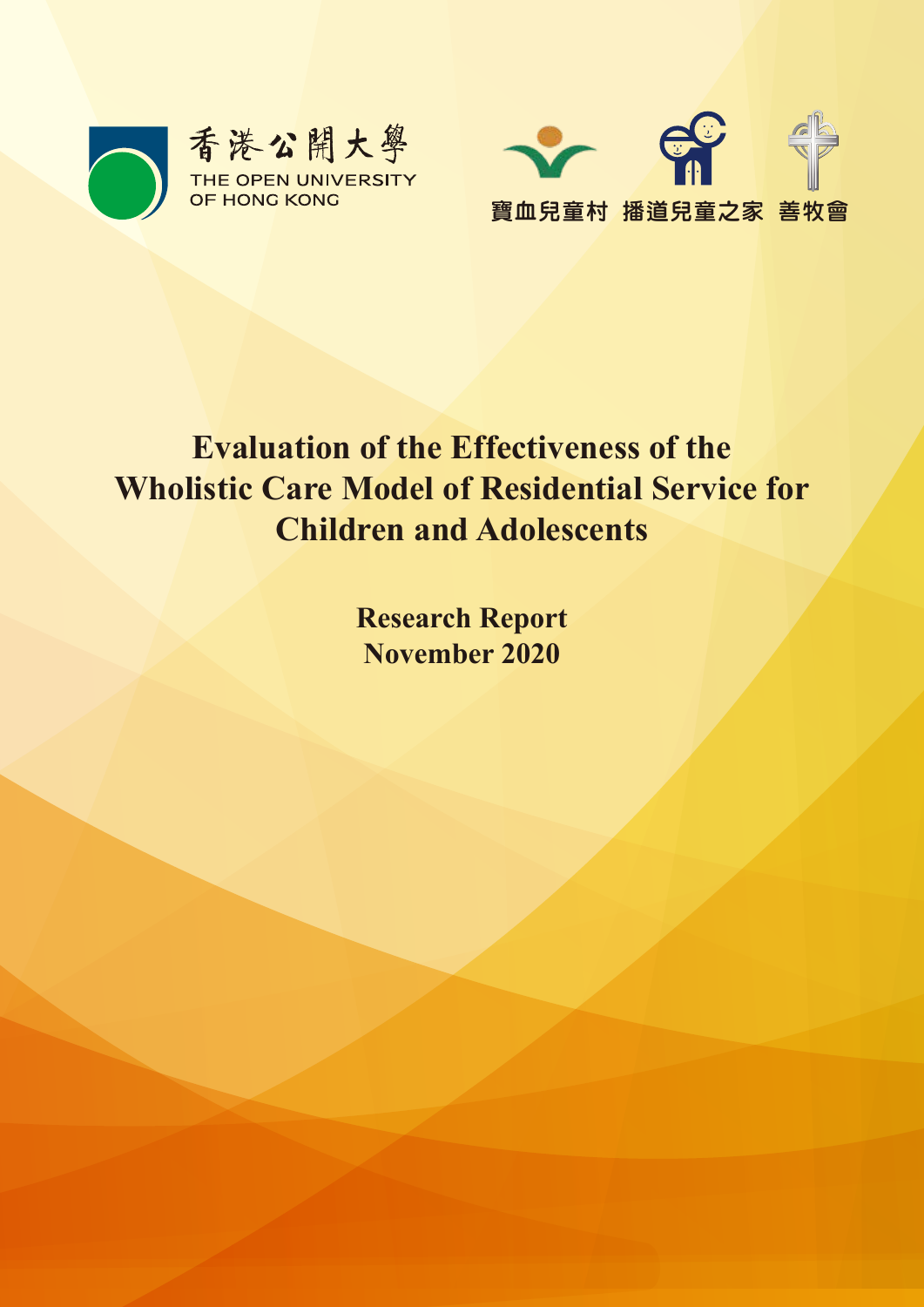## **Evaluation of the Effectiveness of the Wholistic Care Model of Residential Service for Children and Adolescents**

This research report is prepared by the following research team from The Open University of Hong Kong

Ms. Bell Fung Pui Ling Senior Lecturer School of Nursing and Health Studies The Open University of Hong Kong

Prof. Linda Lee Yin King Acting Dean & Professor School of Nursing and Health Studies The Open University of Hong Kong

Dr. Wong Ka Fai Associate Professor School of Nursing and Health Studies The Open University of Hong Kong

Ms. Charlie Wong Chau Lai Lecturer School of Nursing and Health Studies The Open University of Hong Kong

Ms. Kitty Tsang Kit Lam Project Assistant School of Nursing and Health Studies The Open University of Hong Kong

Ms. Lori Lo Suet Hang Lecturer School of Nursing and Health Studies The Open University of Hong Kong

Ms. Jessica Chan Chin Kiu Project Assistant School of Nursing and Health Studies The Open University of Hong Kong

Mr. Edmond Li Ngai Man Project Assistant School of Nursing and Health Studies The Open University of Hong Kong

The work described in this report was fully supported by The Open University of Hong Kong Research Grant (No. 2017/1.2) and (No. 2018/1.1).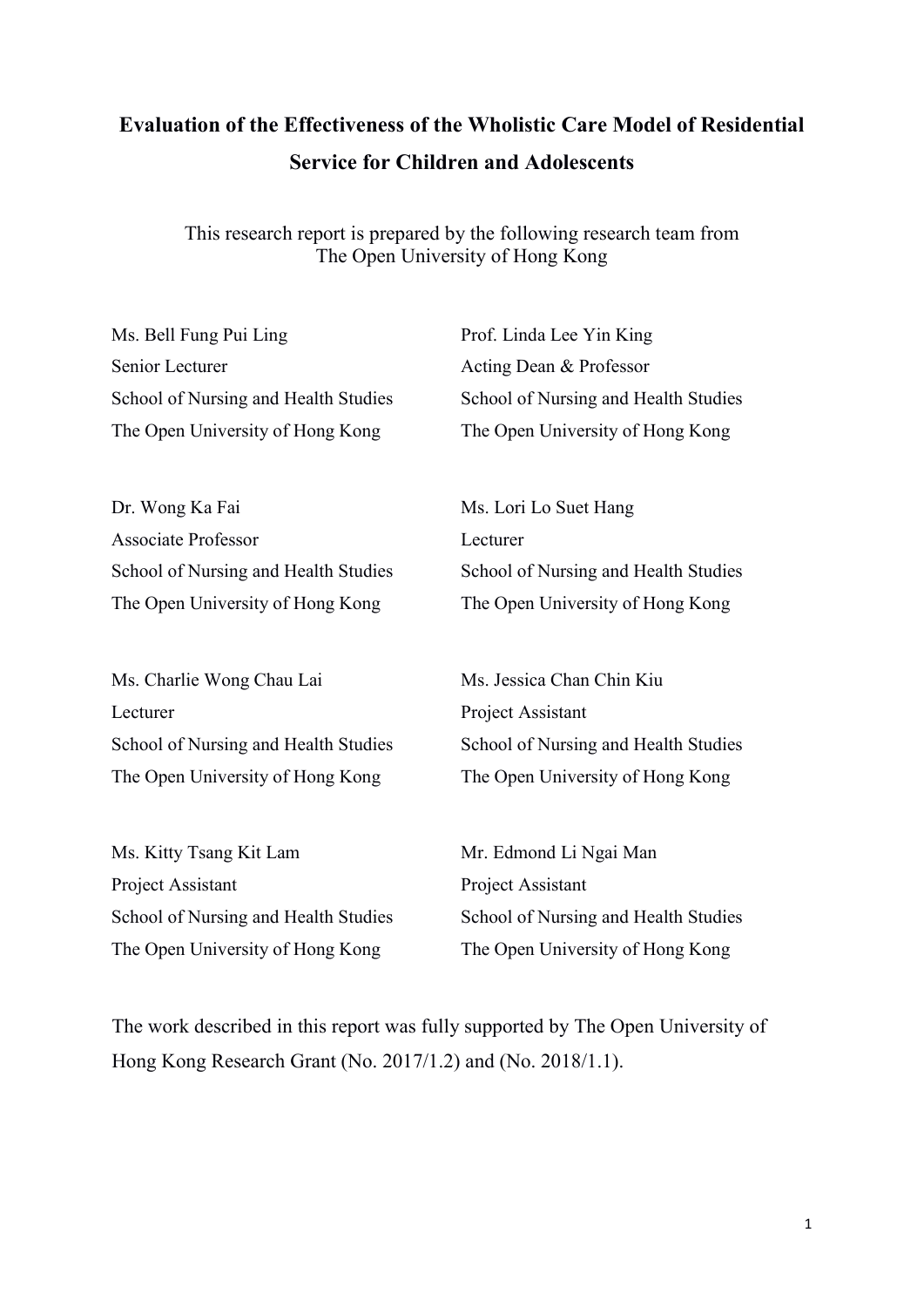### **TABLE OF CONTENTS**

|                             | Page |
|-----------------------------|------|
| Executive Summary (English) | 3    |
| Executive Summary (Chinese) | 5    |
| List of Abbreviations       | 6    |
| Background                  | 7    |
| Aim and Objectives          | 9    |
| Methods                     | 10   |
| Results                     | 13   |
| Discussion                  | 26   |
| Recommendations             | 27   |
| Conclusion                  | 29   |
| References                  | 30   |
| Acknowledgement             | 33   |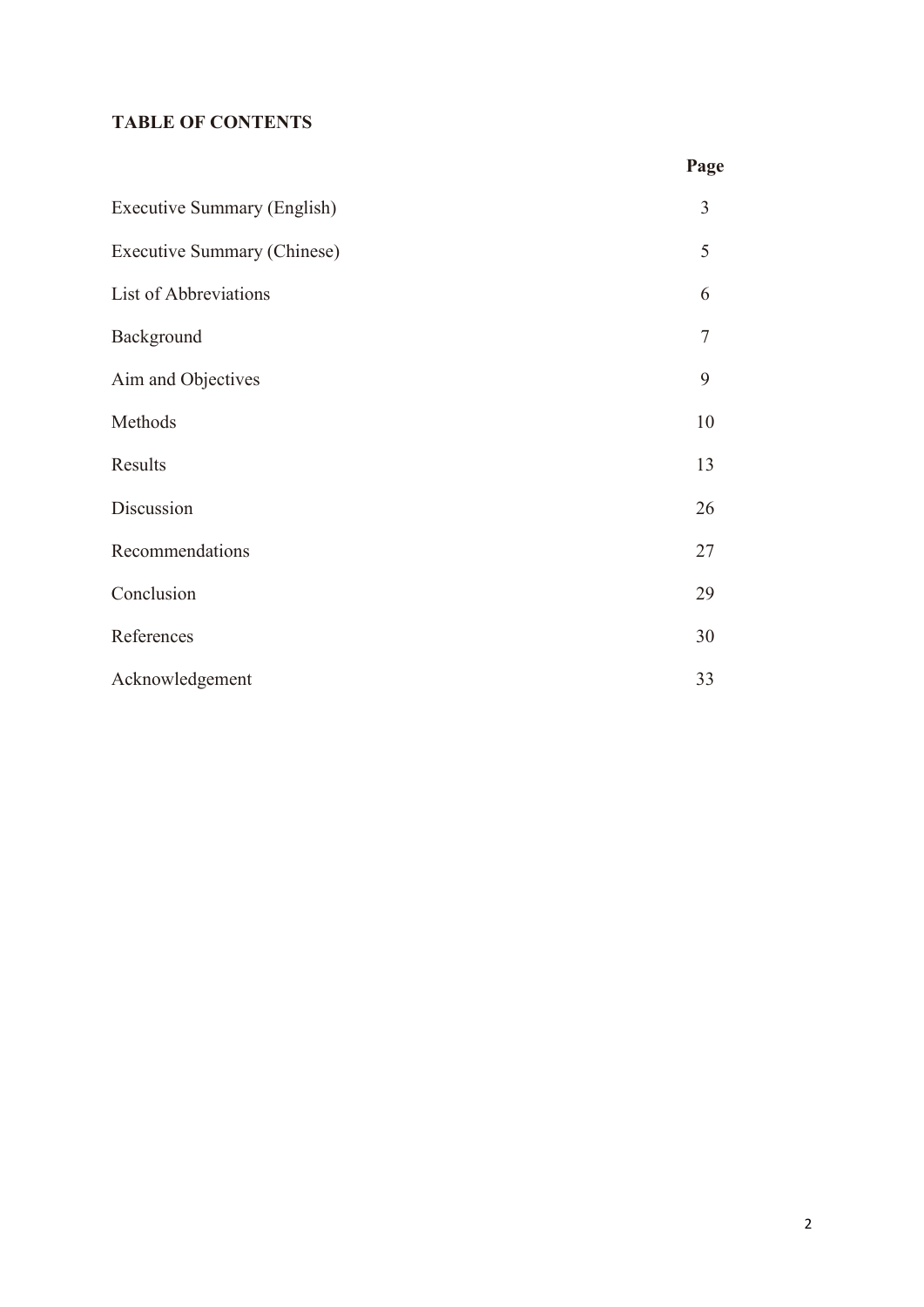#### **EXECUTIVE SUMMARY**

Children and adolescents in residential children and youth homes are more vulnerable and prone to various health risks. Several studies have reported that these residents tend to suffer from various types of health problems, such as untreated physical and mental health problems.

The Right Care Right Time (2Rs) project was the first wholistic health care project to focus on early identification and early treatment for the child and young adult residents (the residents) living in three residential children and youth homes in Hong Kong. This project incorporated close collaboration between multidisciplinary professionals and provided continuous individualised care in residential services, which aimed to improve the health outcomes of residents, reduce medical costs, and lessen the overall burden to society.

This study was conducted from December 2017 to January 2020. The residents and their caregivers taking part in the 2Rs project were asked to complete questionnaires before the first consultation, then every three months, including the third and sixth month after the last consultation. Self-administered questionnaires that were used include the age-specific Paediatric Quality of Life Inventory Version 4.0 Generic Score Scale (PedsQL 4.0), the Children Behaviour Checklist (CBCL), the Adult Self Report (ASR), and the Adult Behavioural Checklist (ABCL). Data was analysed using the ASEBA-PC modules and Statistical Package for Social Sciences (SPSS) Version 23.0.

119 residents were recruited in this study, with ages ranging from 6 to 22 years old. Most of these recruited residents (94.4%) were female. The reasons given for referral included psychosocial issues (21.3%), sleep problems (15.7%), acne and other skin problems (14.9%), and other health problems (48.1%). Gradual improvements were noted throughout the first 12 months of participation in the 2Rs Project. Both participants and caregivers reported a significant increase in physical functioning from baseline to the post-programme stage. For problem behaviours, thought problems were significantly decreased from baseline to the postprogramme stage. This study shows the 2Rs project is effective at improving the healthrelated quality of life of residents and addressing their behavioural problems.

Based on the results of this study, we recommend incorporating the service of 2Rs projects to all residential children and youth homes in Hong Kong. As a high prevalence of psychosocial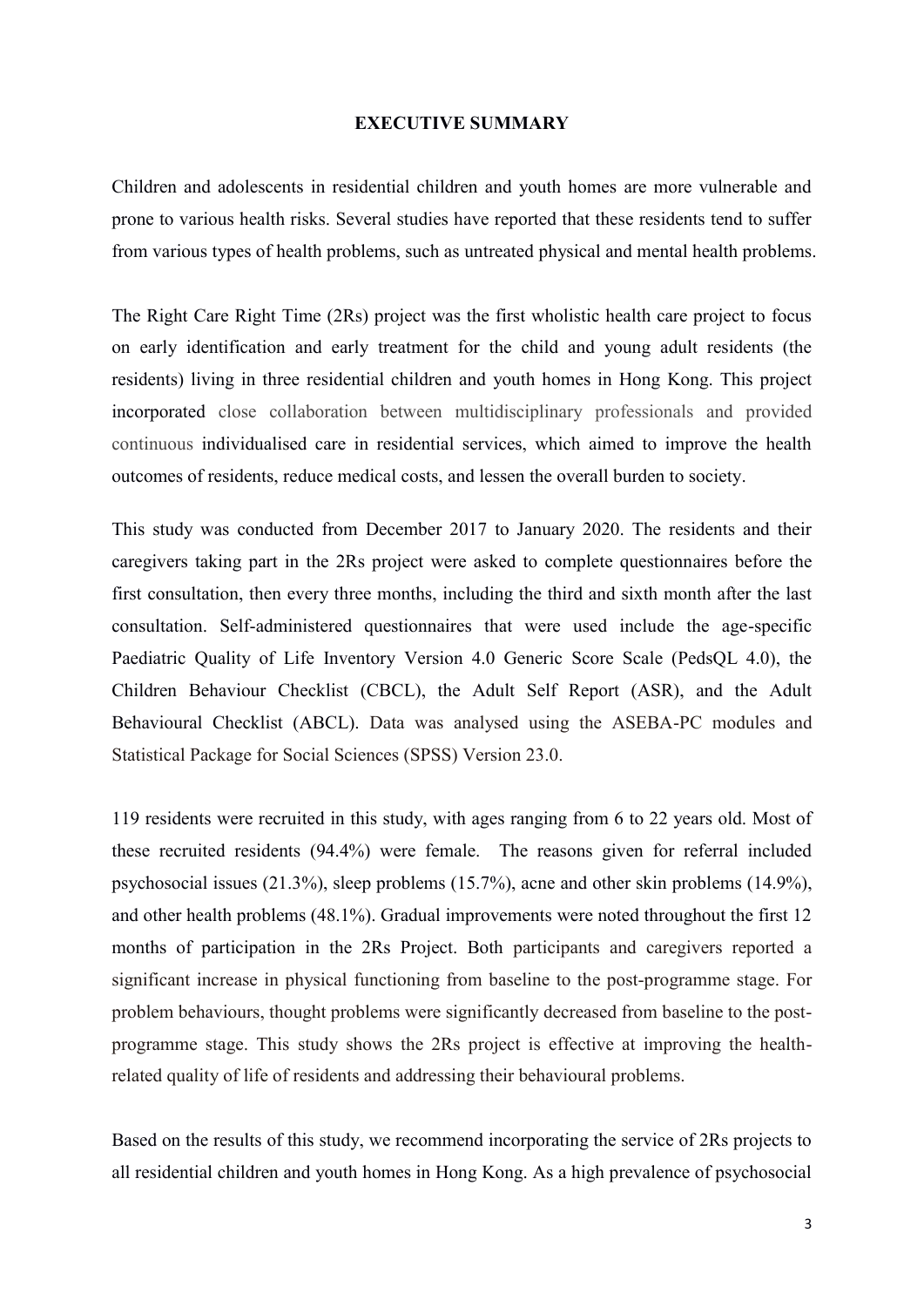health issues were identified in this study, we suggest it could enhance the early identification and intervention of psychosocial health issues. To improve future wholistic care projects, we also recommend introducing lifestyle modification programmes and nurses into residential children and youth homes.

The research team believes that this study could bring better health services to children and adolescents in residential homes.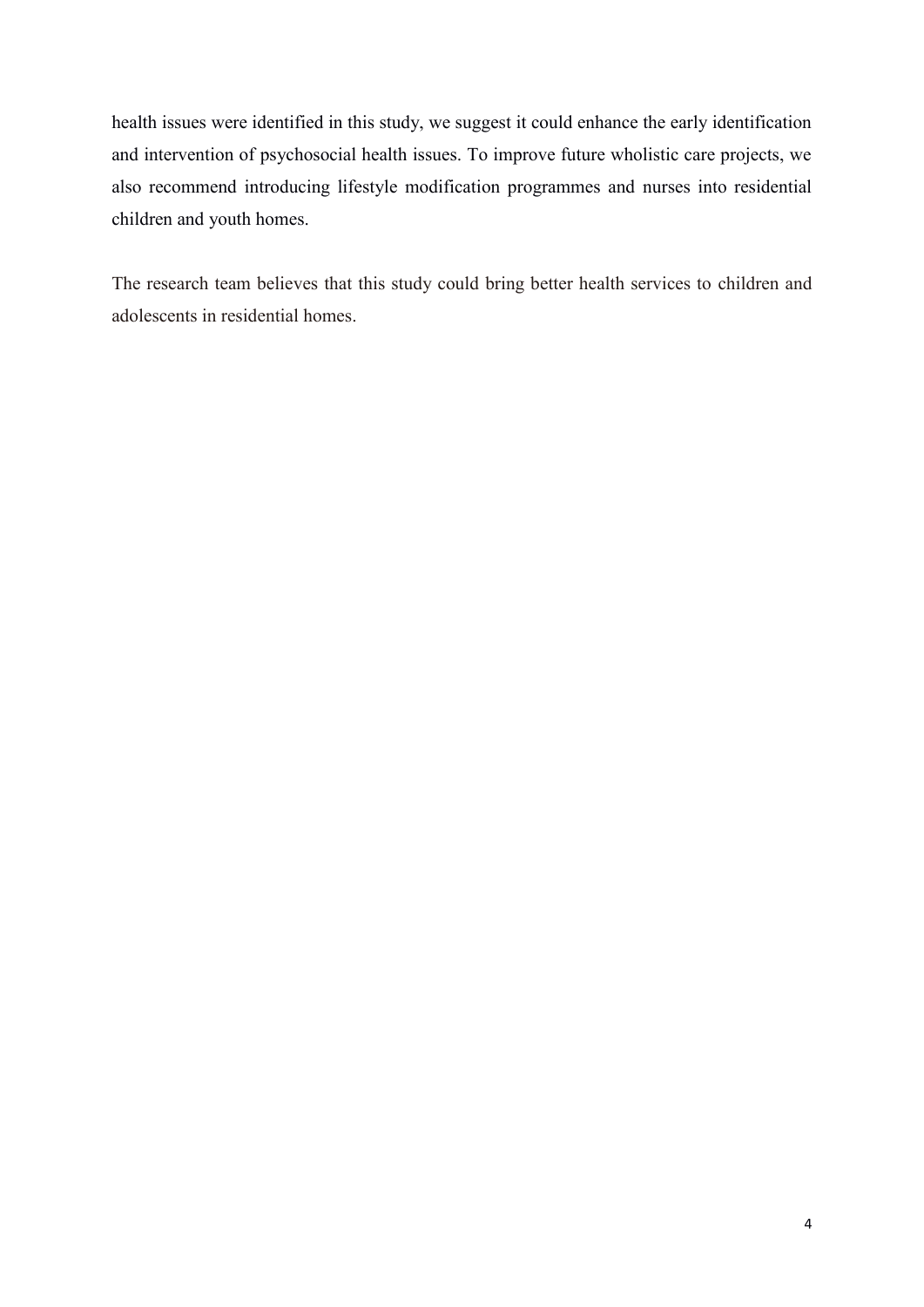#### 摘要

院護兒童及青少年是脆弱的一群,並承受著多項健康風險。 各種研究發現院護兒童及 青少年容易患上多項健康問題,例如未經治療的健康狀況及精神健康問題等。Right Care Right Time (2Rs) 計劃是香港第一個專為院護兒童及青少年提供及時評估和適切治 療的全人院護服務計劃。此計劃透過跨專科的合作和其及時的介入,向院護兒童提供 了持續的個人化照顧,以改善院護兒童及青少年的健康和減低往後出現長期疾病及過 早死亡的機會。從長遠看,全人的院護服務可以減低醫療成本及社會的負擔。

本研究於 2017年 12月至 2020年 1月期間進行於三間院護機構-分別為寶血兒童村、 播道兒童之家,和善牧會。院護兒童及青少年及其照顧者在接受 2Rs 計劃第一次診症 前,每三個月至 離開計劃時,離開計劃後第三個月及第六個月填寫問卷。這些自填式 問卷包括根據不同年齡設計的兒科學生活質素調查 4.0 版本 (PedsQL 4.0) 、兒童及青少 年行為調查問卷 (CBCL)、 成人自陳量表 (ASR) 及成人行為調查問卷 (ABCL)。 數據會 以 ASEBA-PC 模式及統計產品與服務解決方案 (SPSS) 版本 23.0 進行分析。

119 名年齡介乎 6 歲至 22 歲的院護兒童及青少年參與本研究。大部份參與者屬女性 (94.4%) 。主要被轉介的原因包括心理社會問題 (21.3%)、 睡眠問題(15.7%) 、暗瘡及其 他皮膚問題 (14.9%) 及其他健康問題 (48.1%)。參與 2Rs 計劃的 12 個月中,參與者在生 活質素和行為問題各方面都漸漸的出現改善。參與者及其照顧者表示參與者生理活動 方面在參與 2Rs 計劃前後有明顯的提升。在行為問題方面, 他們的思維問題在參與 2Rs 計劃前後也有顯著的減少。 本研究顯示了 2Rs 計劃有效於改善院護兒童及青少年 的生活質素和行為問題。

就本研究的結果,我們建議將 2Rs 計劃的服務納入院護服務內,並把 2Rs 計劃推廣於 全香港的兒童及青少年院護機構。由於研究當中發現到院護兒童及青少年的心理社會 健康問題普遍,我們認為需要加強對所有院護兒童及青少年進行心理社會健康問題檢 查,並及早治療。為改善將來的全人院護服務計劃,我們建議引入生活型態改變方案, 並加設註院護士於計劃中。研究團隊相信本研究可以為院護兒童及青少年整體健康帶 來更好的健康服務。

5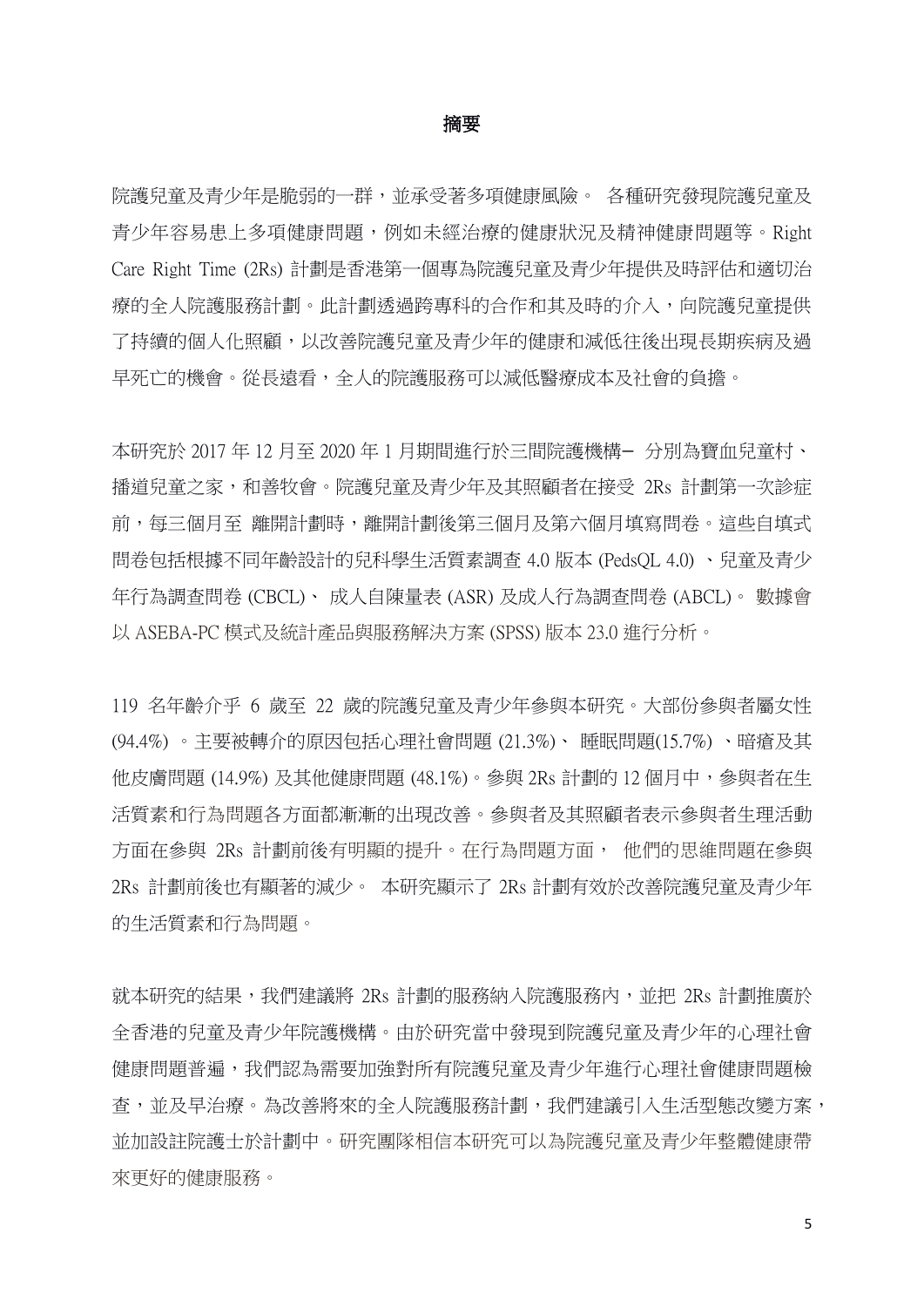## **LIST OF ABBREVIATIONS**

| 2Rs             | <b>Right Care Right Time</b>                     |
|-----------------|--------------------------------------------------|
| <b>ABCL</b>     | <b>Adult Behaviour Checklist</b>                 |
| <b>ASR</b>      | <b>Adult Self Report</b>                         |
| <b>CBCL</b>     | Child Behaviour Checklist                        |
| HQoL            | Health-related quality of life                   |
| PedsQL 4.0      | Paediatric Quality of Life Inventory Version 4.0 |
| <b>RM-ANOVA</b> | Repeated Measures Analysis of Variance           |
| <b>SPSS</b>     | <b>Statistical Package for Social Sciences</b>   |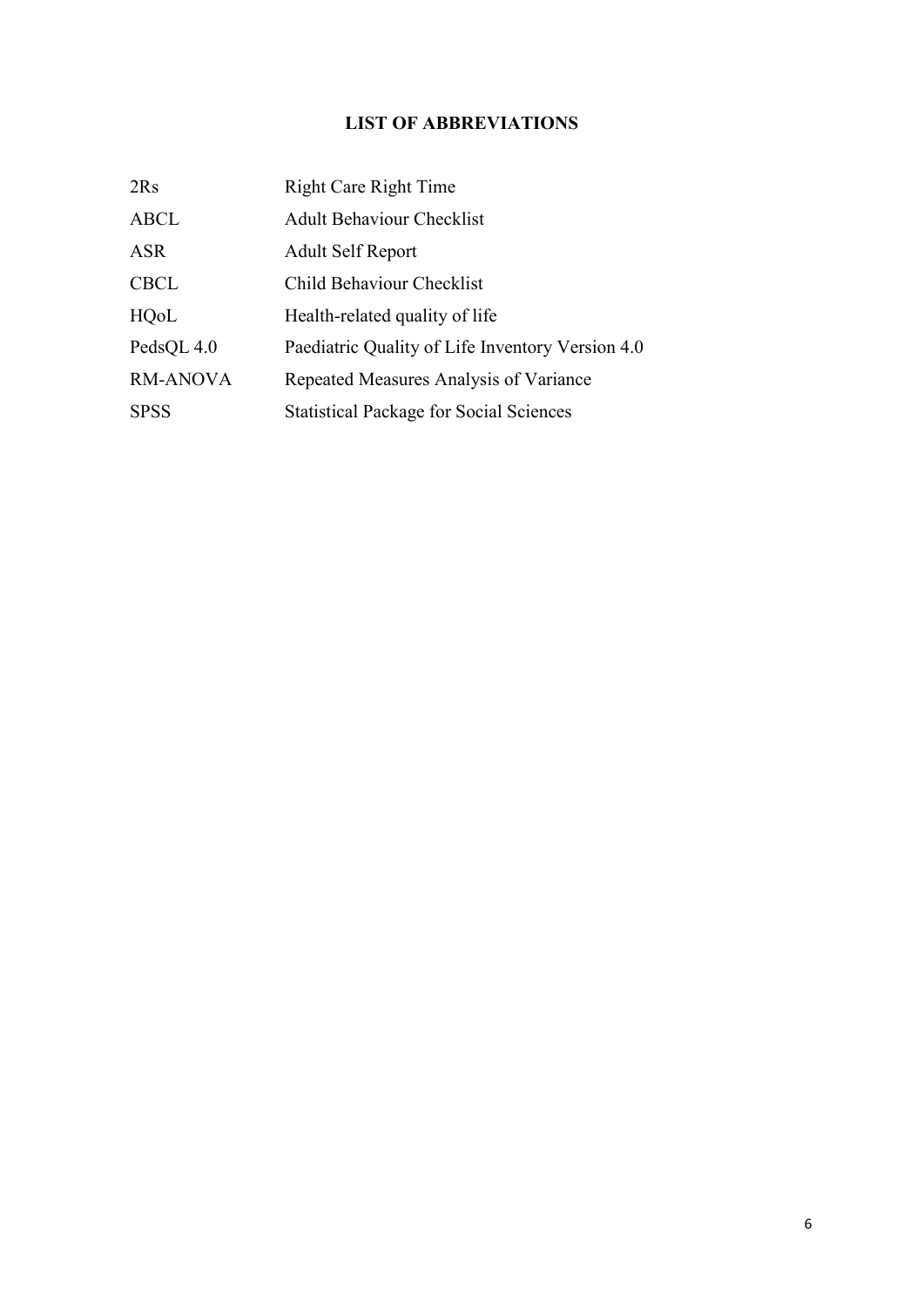#### **BACKGROUND**

Certain children and adolescents have to be raised by residential services due to orphaning, abandonment, abuse in their families of origin, disabilities, and mental illness. Approximately 2.7 million children are under residential care worldwide **(**Petrowski, Cappa & Gross, 2017). In Hong Kong, the number of children under residential care has increased by 2.63% annually since 2017 (Social Welfare Department, 2019).

These children and adolescents lack family support. Studies have found that children separated from family environments are likely to present various health issues such as developmental delays, hormonal changes, abnormal cognitive functionality, decreased socialpsychological health, trouble with social skills, and difficulty with emotional adaptation (Berens & Nelson, 2015; Van IJzendoorn et al., 2011). A residential experience in childhood can also be the cause of long-term effects on the development of memory and executive functioning (Wade, Fox, Zeanah & Nelson, 2019) which may result in negative outcomes in physical and mental health (Zlateva & Zdravkova, 2013). Children who stayed longer under residential care had a higher chance of speech reticence and decreased social engagement (Almas et al., 2015). Zeanah (2009) indicated that children under residential care even had a higher prevalence rate of psychiatric disorders. These abnormalities could be related to the monotonous environment, non-individualised care, unstable staffing patterns, and inadequate caregiver and child interactions present in residential homes (Van IJzendoorn et al., 2011; Zlateva & Zdravkova, 2013). Hence, early identification and early intervention is crucial in preventing negative impacts on heath, and a greater promotion of health for children is needed (Campbell, 2014; Henderson & Maughan, 2001; Scott, Knapp; Simon et al., 2001; Suzuki & Tomoda, 2015).

The United Nations (2010) has introduced guidelines for the alternative care of children in which it is outlined that the wholistic care should be structured within alternative care and should be based on comprehensive assessments, planning and reviews by qualified professionals following a multidisciplinary approach. The United Nations also advocates for the application of individualised care throughout various childhood stages to meet the needs of deprived children, parents, and legal guardians (United Nations, 2010). However, there has been a lack of wholistic care for children and adolescents in Hong Kong's residential services. In view of this need, it is crucial to implement early intervention programmes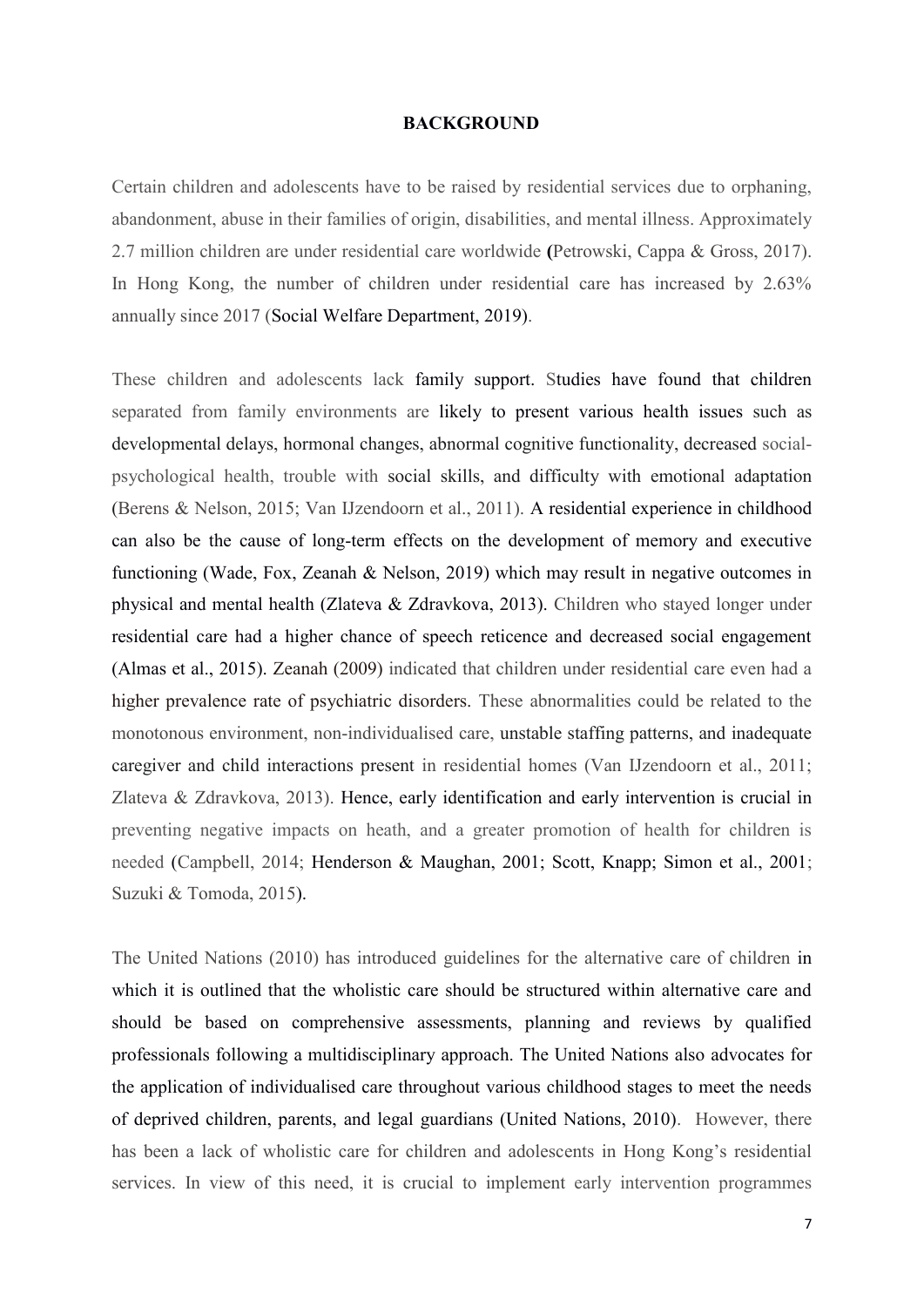through close collaboration between multidisciplinary professionals for deprived children, which will be beneficial in achieving positive outcomes for residents (Cantwell, Davidson, Elsley, Milligan & Quinn, 2012; Simsek, Erol, Öztop & Münir, 2007).

The 2Rs project is the first project of its type in Hong Kong, adopting recommendations from international guidelines and research studies. The project is characterised by a wholistic care model – providing the early identification and assessment of residents' health problems, and offering timely treatments and referrals. Professionals across various disciplines, including family physicians, psychiatrists, specialists, allied healthcare professionals, psychologists, and social workers, provided a series of medical services regarding residents' physical, mental, and psychological health needs. Within the project, children and adolescents under residential care have access to continuous individualised care at the right time.

The need of institutionalised children for medical support is very great. The 2Rs project is believed to improve outcomes for institutionalised children and adolescents through a wholistic care model. The aim of this study was to examine the effectiveness of the 2Rs project.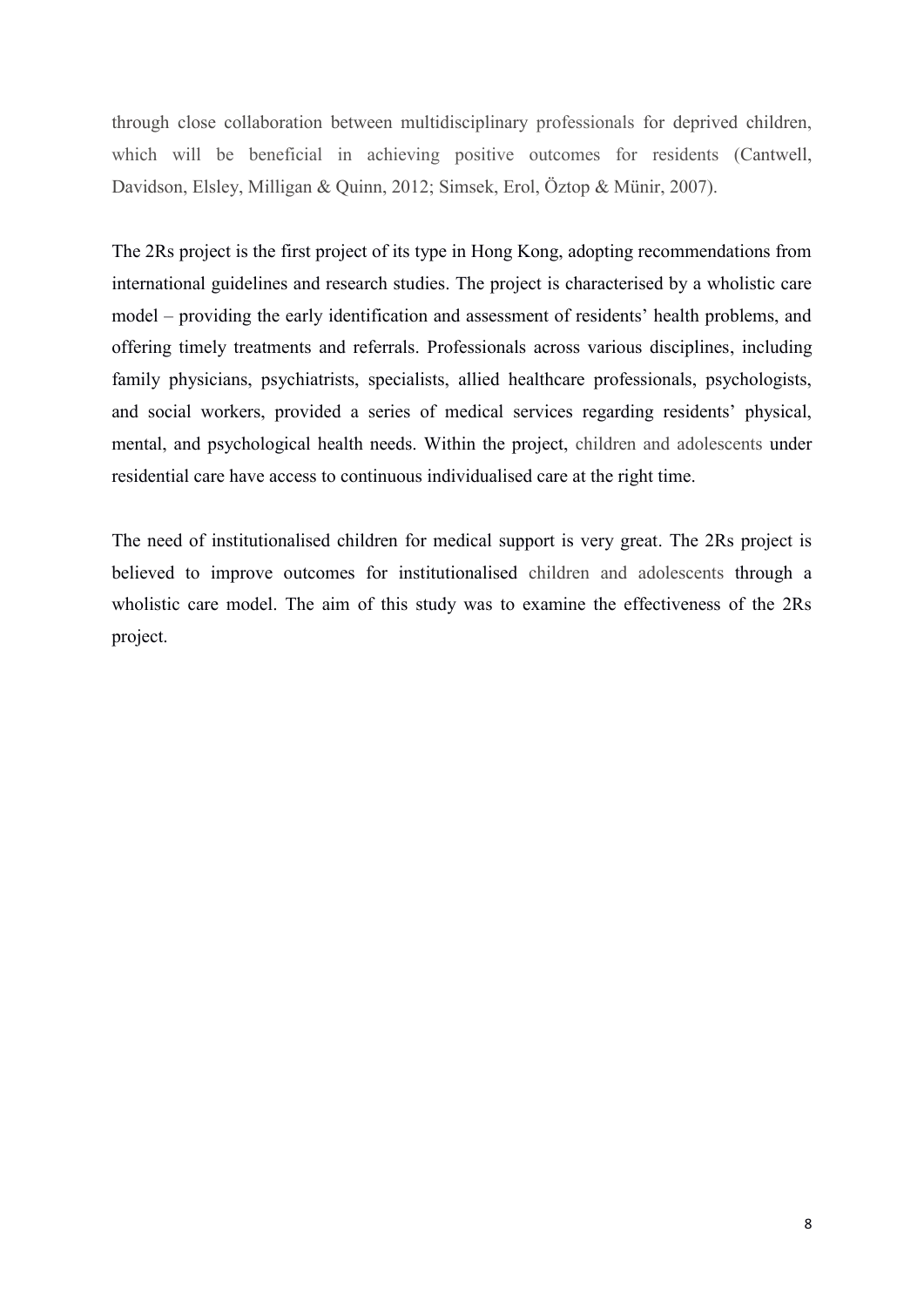To evaluate the effectiveness of the wholistic Care Model for Residential Services on deprived children and adolescents.

#### **OBJECTIVES**

- 1. To assess the health-related quality of life (HQoL) namely physical functioning, social functioning, emotional functioning, and studies/work functioning for all 2Rs project participants before, during, and after the 2Rs project.
- 2. To assess the positive behaviours, academic functioning, social competence, and problem behaviours of those 2Rs project participants who were under the age of 18 before, during, and after the 2Rs project.
- 3. To assess the adaptive functioning and problem behaviours of the 2Rs project participants who were at the age of 18 or above before, during, and after the 2Rs project.

#### **AIM**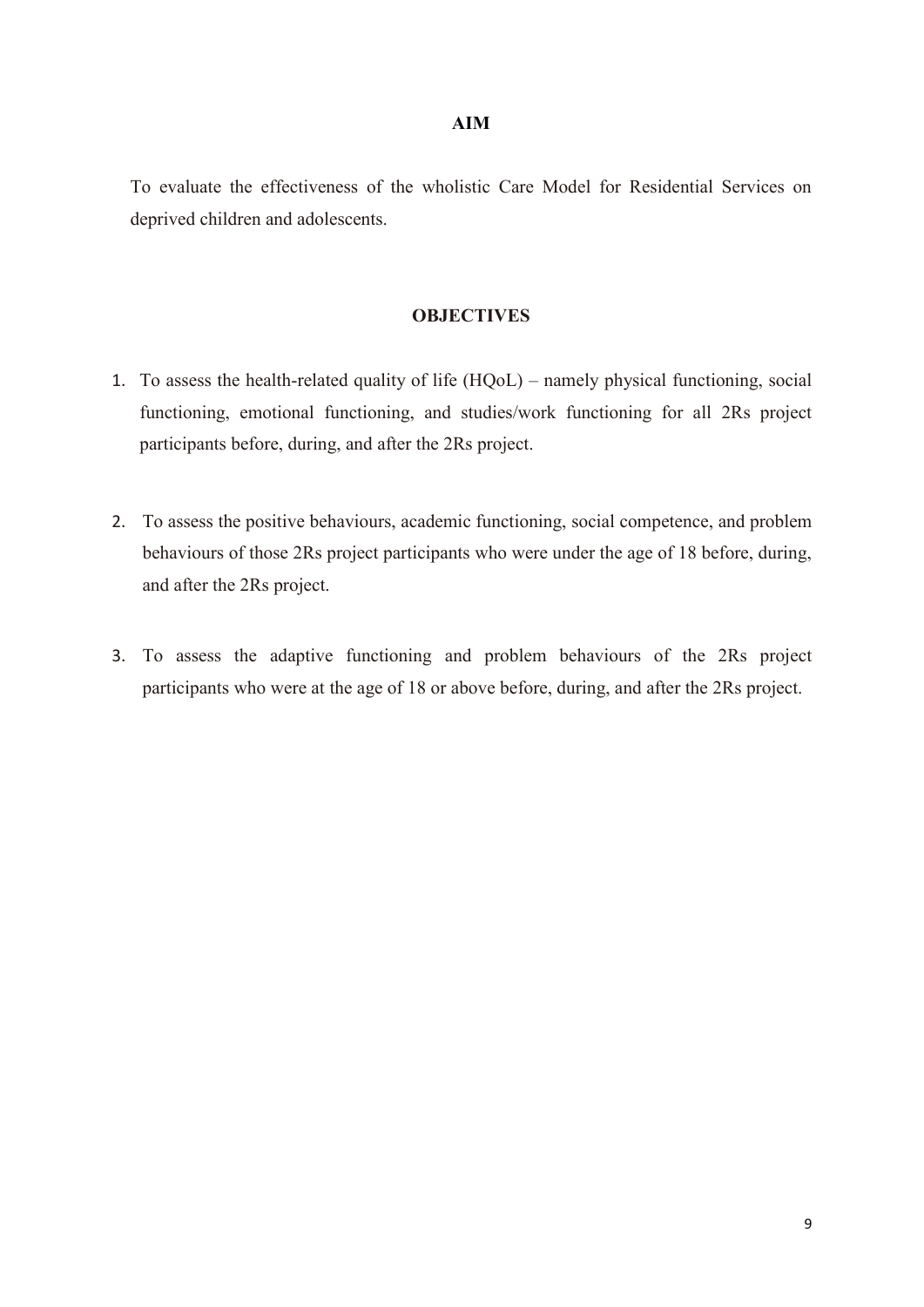#### **METHODS**

This study adopted the multiple point prospective panel design. Surveys were conducted at multiple time points to track the effect of the wholistic Care Model for Residential Services on deprived children and adolescents. Participants and their primary caregivers were recruited through referrals by the three participating residential children and youth homes. They were asked to complete designated questionnaires at various points of time including:

- 1. Before the first consultation of the 2Rs project
- 2. Every three months during their care under the 2Rs project
- 3. On completion of the 2Rs project /termination of the residential service
- 4. On the third month after completion of the 2Rs project
- 5. On the sixth month after completion of the 2Rs project

Four questionnaires were used according to the age groups of the participants.

- 1. The Paediatric Quality of Life Inventory (PedsQL 4.0) was used to measure the perceived health-related quality of the resident. The health-related quality of life was classified into four aspects, namely physical functioning, emotional functioning, social functioning, and school functioning. The participants and their caregivers were asked to provide a rating for the above four aspects. The higher the PedsQL 4.0 score, the higher the level of health-related quality of life.
- 2. The Child Behaviour Checklist (CBCL) was used to assess behavioural and emotional problems and competencies (Achenbach & Ruffle, 2000). It consisted of eight subscales, namely anxious-depressed problems, withdrawn-depressed problems, somatic problems, social problems, thought problems, attention problems, rule breaking behaviour, and aggressive behaviour. Caregivers were asked to rate participants on these eight aspects. The normal range for any of these subscales is below a rating of 65 (Achenbach, Krukowski, Dumenci, & Ivanova, 2005). Subscale scores ranging between 65 and 69 falls into the borderline range, meaning that further investigation and close monitoring is suggested. For scores higher than 69, the level of problems is considered as within clinical range. It represents that the behavioural problem in question is severe enough to be considered a clinical concern.
- 3. The Adult Behaviour Checklist (ABCL) was adopted to measure behavioural problems for participants over 18 years old  $(n = 6)$ . It is intended to measure the same eight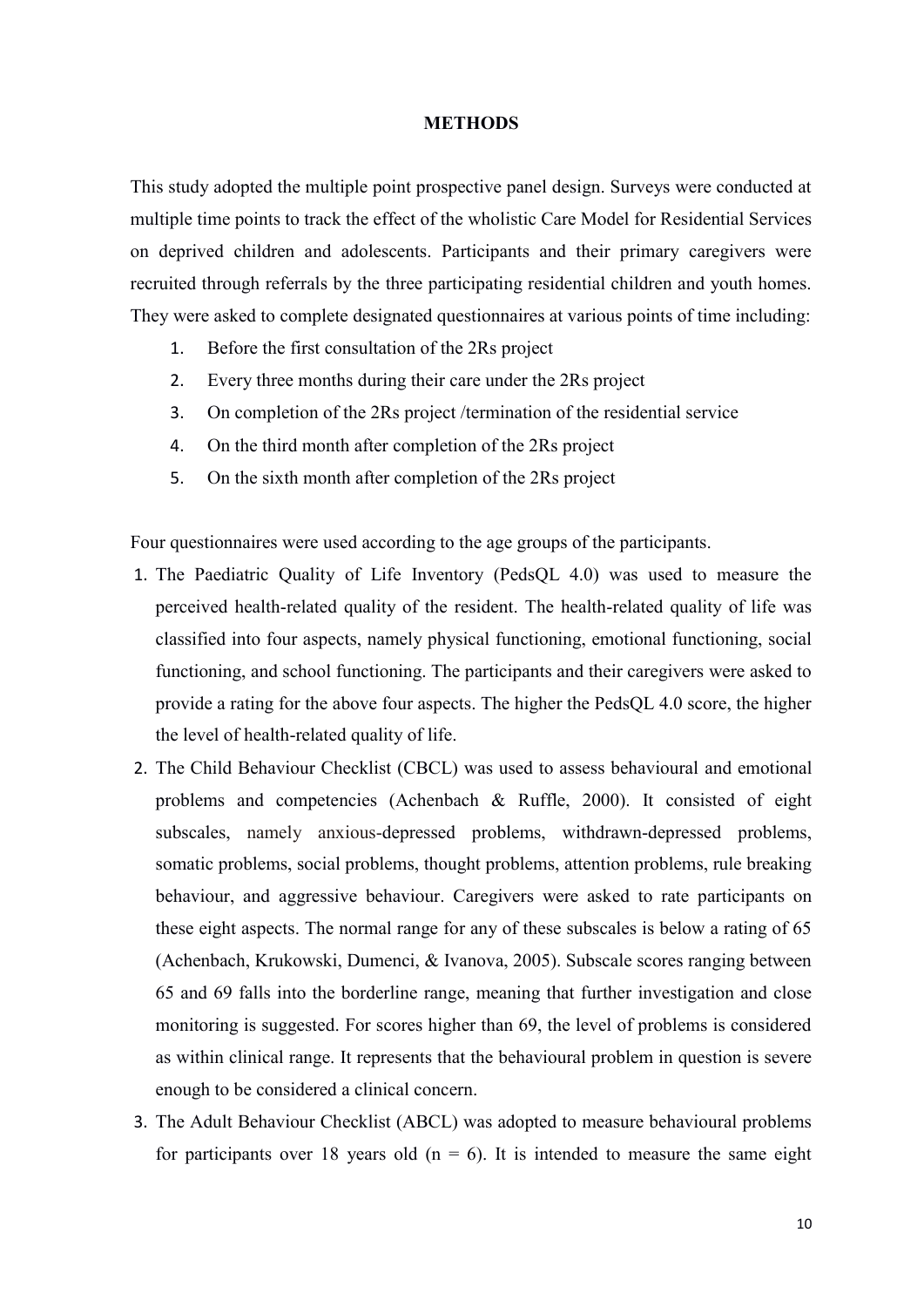subscales as measured by CBCL. Its borderline range and clinical range cut-off points are also the same as CBCL (Achenbach et al., 2005).

4. The Adult Self Report (ASR) was adopted to measure the adaptive function of adults in four aspects. These four aspects included relationships with family, friendships, occupational functioning, and personal strengths. It adopts the same cut-off points as CBCL and ABCL (Achenbach, Krukowski, Dumenci, & Ivanova, 2005).

The use of these questionnaires was as follows:

- 1. Participants who were under 18 years old
	- An age-specific PedsQL 4.0 was used to measure the health-related quality of life (Varni, Seid, & Kurtin, 2001).
- 2. Participants who were over 18 years old
	- An age-specific PedsQL 4.0 was used to measure the health-related quality of life (James W Varni et al., 2001).
	- An ASR was used to assess adaptive function (Achenbach, Krukowski, Dumenci, & Ivanova, 2005).
- 3. Primary caregiver of the participants
	- An age-specific PedsQL was used to measure the health-related quality of life from the caregivers' perspective (Varni et al., 2001).
	- A CBCL from ages  $6 18$  was used to assess behavioural and emotional problems and competencies (Achenbach & Ruffle, 2000).
	- An ABCL for respondents who were over 18 years old was used to assess adaptive function from the caregivers' perspective (Achenbach et al., 2005).

The effectiveness of the 2Rs project was evaluated by measuring two aspects – healthrelated quality of life and behavioural problems. The health-related quality of life was measured by four variables including physical functioning, emotional functioning, social functioning, and school functioning; the behavioural problems were measured by eight variables including anxious-depressed problems, withdrawn-depressed problems, somatic problems, social problems, thought problems, attention problems, rule breaking behaviour, and aggressive behaviour.

This study was reviewed and approved by the Research Ethics Committee of The Open University of Hong Kong. All participants were fully informed about the purpose, method,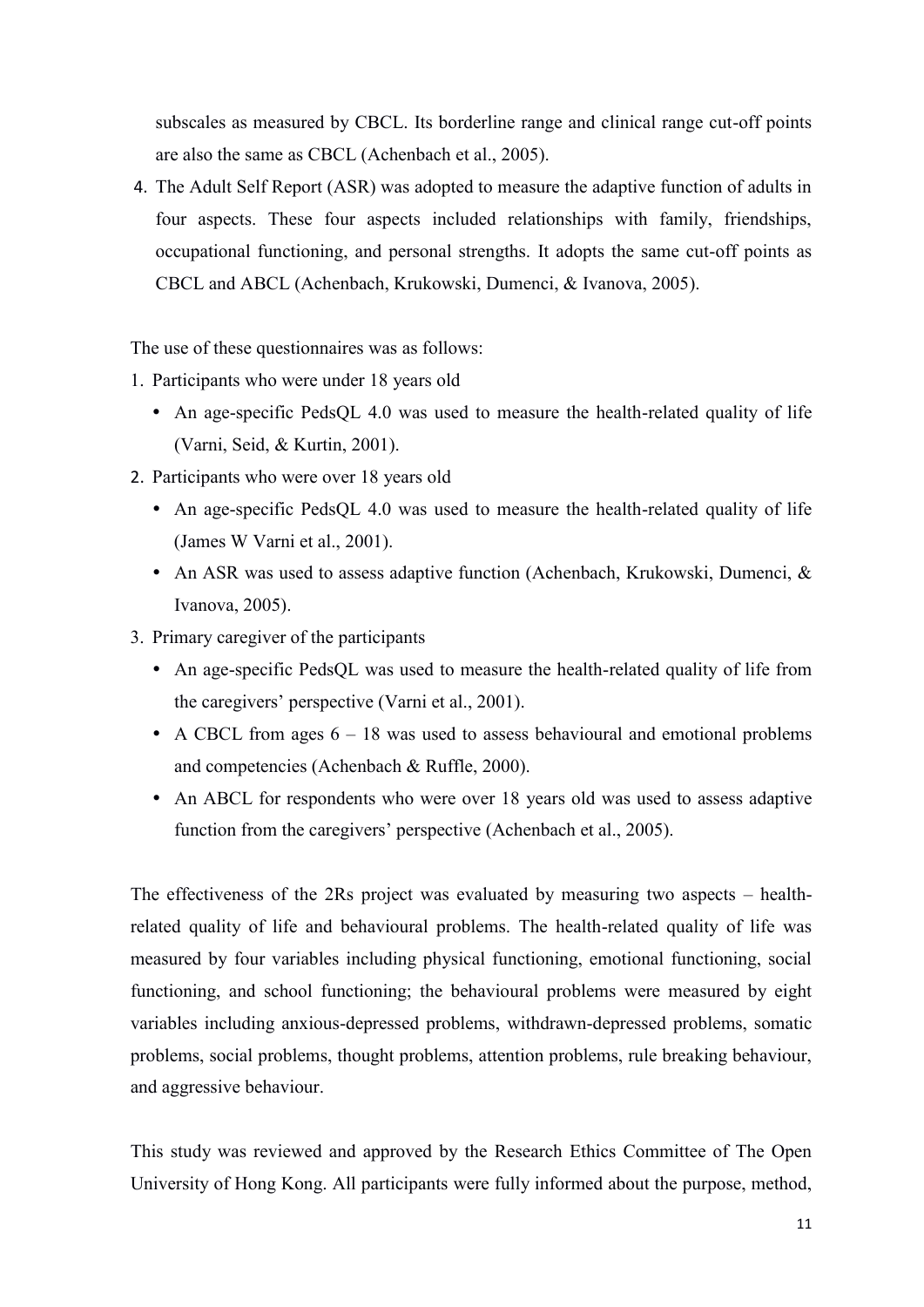possible use of the research, and the potential risks of the research. All participants had the right to refuse to participate or to withdraw from the study at any point of the study. They were free from coercion regardless of whatever reason was given for refusing to participate or to withdraw from the study. For the participants aged between 5-17 years old, consent from their guardians was obtained. Confidentiality and privacy were ensured by limited access to both the personal data and identities of the respondents.

Statistical analysis was performed using ASEBA-PC modules and the Statistical Package for Social Sciences (SPSS) Version 23.0. Participants' demographic characteristics and the number of follow up interviews were measured in terms of frequency and percentage. Descriptive statistics, including mean, standard deviation, and range, were used to summarise the data. The Repeated Measures Analysis of Variance (RM-ANOVA) was used to compare the difference between data collected at various points of time.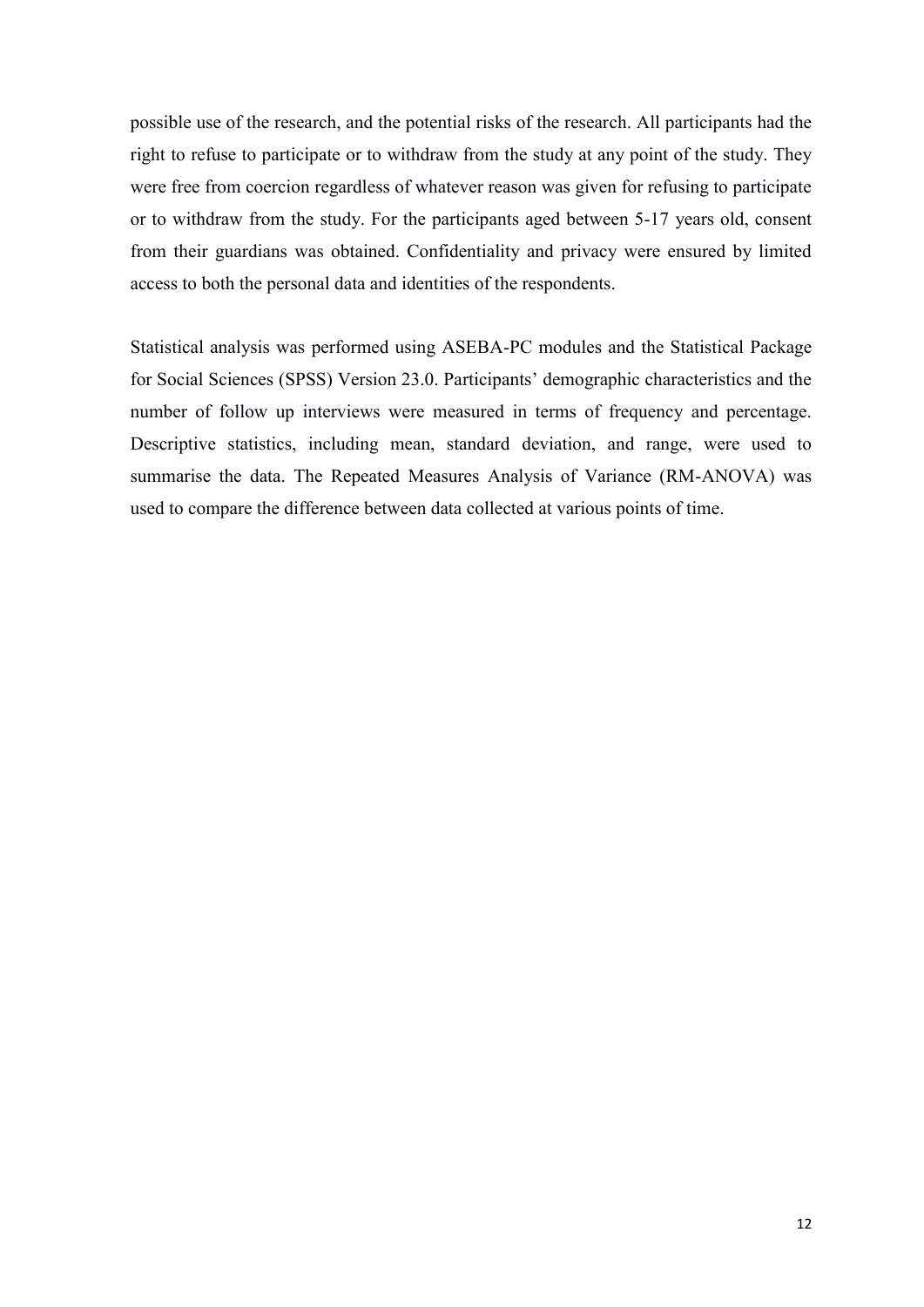#### **RESULTS**

#### **Characteristics of Participants**

Eligible participants were referred by the three residential institutions when they first joined the 2Rs project, with 119 participants recruited. Data was collected from December 2017 to January 2020 and the overall response rate was 72%. The attrition rate of participants was related to disappearances and sudden discharges from the participating institutions. The majority of participants were female and adolescent. More than half of the participants suffered from at least one health problem when they joined the 2Rs project. Participants joined the 2Rs project for a number of physical and psychosocial health reasons. The characteristics of participants are shown in table 1.

|                                    | Frequency $(\% )$ | Mean $(SD)$ | Range   |
|------------------------------------|-------------------|-------------|---------|
| Age (years)                        |                   | 14.18(2.85) | 6 to 22 |
|                                    |                   |             |         |
| Age Group                          |                   |             |         |
| 5-7 years old                      | $3(2.5\%)$        |             |         |
| 8-12 years old                     | 20 (16.8%)        |             |         |
| 13-18 years old                    | 89 (74.8)         |             |         |
| 18-25 years old                    | $7(5.9\%)$        |             |         |
| Gender                             |                   |             |         |
| Female                             | $112(94.4\%)$     |             |         |
| Male                               | $7(5.6\%)$        |             |         |
|                                    |                   |             |         |
| Number of Health Problems Reported |                   |             |         |
| One                                | 76 (63.8%)        |             |         |
| Two                                | $36(30.6\%)$      |             |         |
| Three                              | $7(5.6\%)$        |             |         |
| Reasons for Joining 2Rs project    |                   |             |         |
| Psychosocial issues                | 27(21.3%)         |             |         |
| Social issue                       |                   |             |         |
| Sleep problem                      | 20 (15.7%)        |             |         |
| Skin problems                      | 19 (14.9%)        |             |         |
| Pain                               | $7(5.5\%)$        |             |         |
| Breathing problem                  | $3(2.3\%)$        |             |         |
| Gastrointestinal issues            | $3(2.4\%)$        |             |         |
| Drug abuse                         | $1(0.9\%)$        |             |         |
| Others                             | 47 (37%)          |             |         |

Table 1 Characteristics of Participants  $(n = 119)$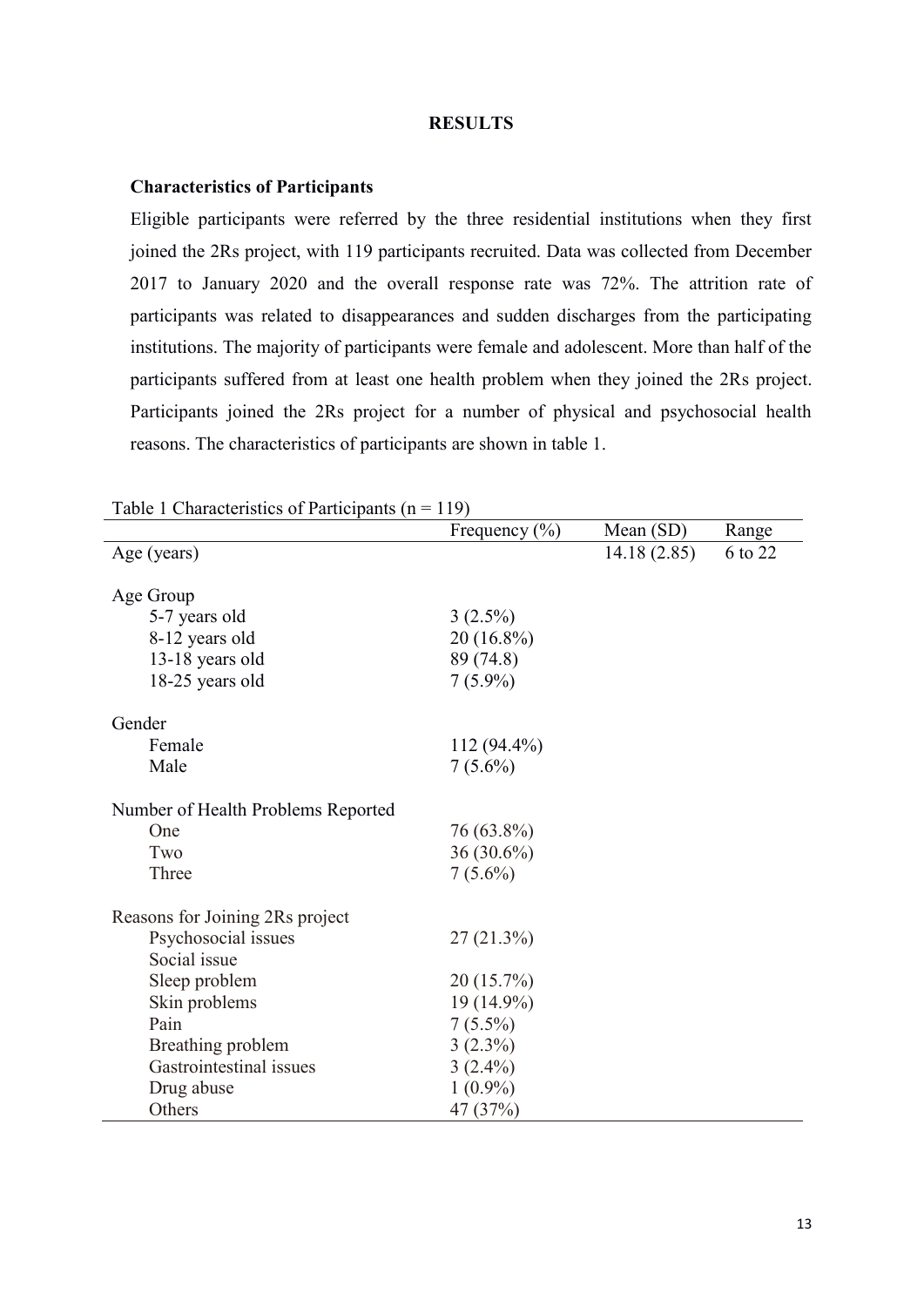More than half of the participants were under the care of the 2Rs project for 12 months. Results showed gradual improvements in health-related quality of life, problem behaviours, and adaptive functions within the first 12 months. Participants who joined the 2Rs project for longer than 12 months, reported less satisfactory health-related quality of life and a higher tendency in having problem behaviours. The results concerning health-related quality of life, problem behaviours, and adaptive function are discussed as follows.

#### **Health-related Quality of Life**

The perceived health-related quality of the residents was measured. Each of the four functionings had their own cut-off point (Varni, Burwinkle, Seid & Skarr, 2003), with a functioning considered at risk when its score was lower than the cut-off point. The cut-off score for each functioning varied, ranging from 62.99 to 72.98. The score of different functionings ranged from 59.06 to 89.22. These functionings were rated above the cut-off score most of the time. This meant that participants had a satisfactory level of health-related quality of life. Caregivers tended to rate their residents as having a better level of healthrelated quality of life than the resident participants rated themselves. The mean and standard deviation of PedsQL 4.0 are shown in table 2.

|                    | Before the first |            | Three months after the |            | Six months after the |            | Nine months after the |            |
|--------------------|------------------|------------|------------------------|------------|----------------------|------------|-----------------------|------------|
|                    | consultation     |            | first consultation     |            | first consultation   |            | first consultation    |            |
|                    | (Pretest)        |            | $(2nd$ time point)     |            | $3rd$ time point)    |            | $(4th$ time point)    |            |
|                    | Participants     | Caregivers | Participants           | Caregivers | Participants         | Caregivers | Participants          | Caregivers |
| Physical           | 80.34            | 80.17      | 79.52                  | 81.91      | 82.76                | 83.84      | 82.00                 | 85.22      |
| Functioning        | (14.47)          | (13.83)    | (15.87)                | (14.89)    | (15.12)              | (16.40)    | (16.37)               | (15.09)    |
| Emotional          | 59.06            | 59.49      | 62.16                  | 63.15      | 64.75                | 66.8       | 73.20                 | 66.54      |
| Functioning        | (22.10)          | (17.17)    | (21.57)                | (16.19)    | (24.52)              | (16.22)    | (23.22)               | (17.76)    |
| Social             | 77.45            | 68.74      | 78.78                  | 72.53      | 82.83                | 74.38      | 82.00                 | 68.27      |
| Functioning        | (20.38)          | (20.02)    | (18.83)                | (15.19)    | (17.88)              | (19.12)    | (19.47)               | (20.19)    |
| School             | 67.71            | 68.22      | 67.63                  | 68.7       | 72.25                | 71.56      | 76.20                 | 69.62      |
| Functioning        | (20.85)          | (15.96)    | (21.71)                | (17.08)    | (18.54)              | (15.09)    | (19.43)               | (16.24)    |
| <b>Total Score</b> | 72.16            | 70.59      | 72.94                  | 72.77      | 76.32                | 74.97      | 78.83                 | 74.08      |
|                    | (15.22)          | (12.21)    | (16.03)                | (12.03)    | (15.25)              | (13.19)    | (18.09)               | (14.20)    |

Table 2 Mean and standard deviation of health-related quality of life

Participants had a high level of wellness before and during their participation in the 2Rs project. Physical functioning was reported, by both participants and caregivers, as the best functioning among the four types of functioning.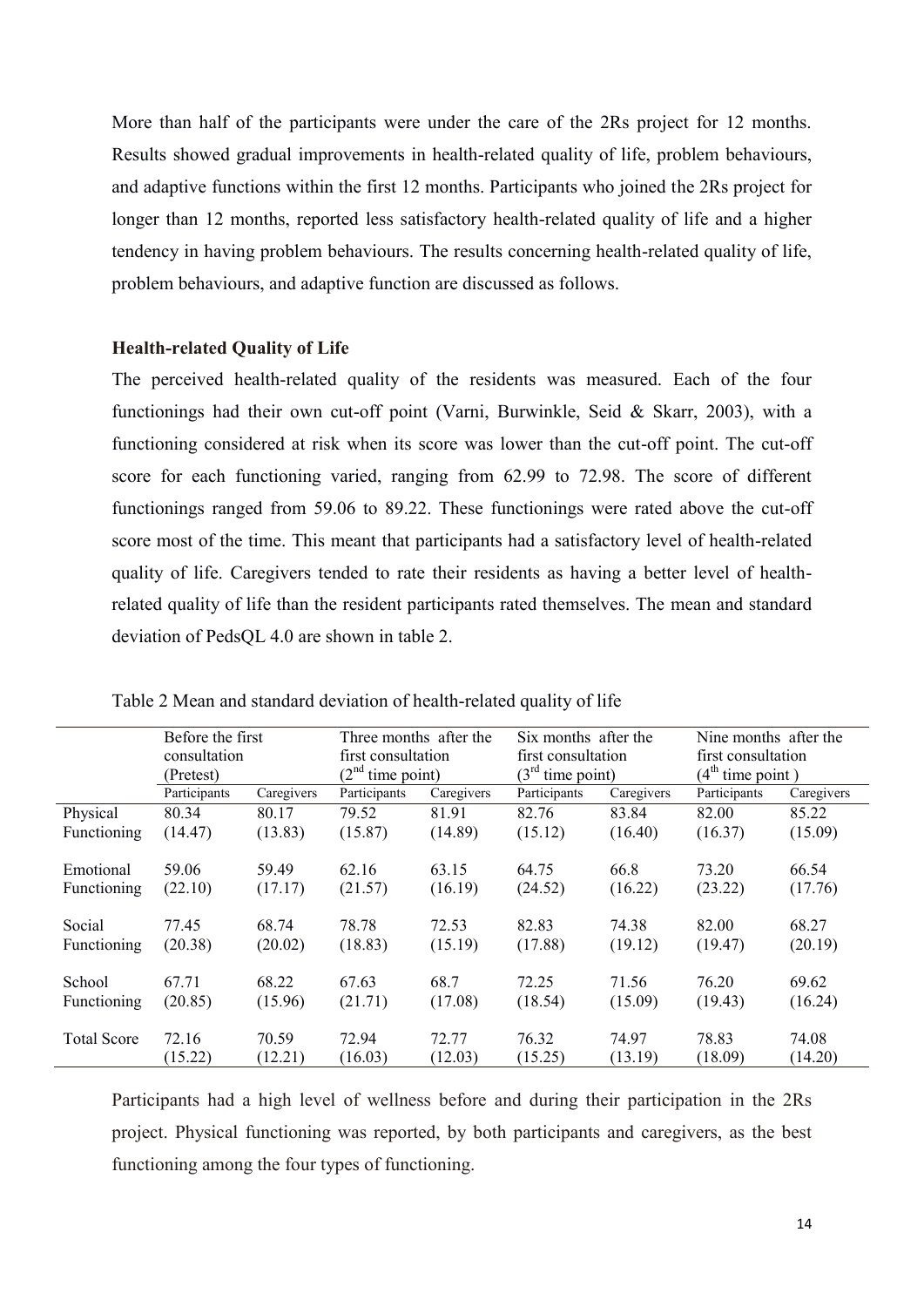

Fig 1. Physical functioning rated by participants and caregivers

Emotional functioning was reported as the weakest health-related quality of life functioning type. Gradual improvements were observed in the ninth month after participation in the 2Rs project. However, participants perceived themselves to have achieved greater improvements than their caregivers perceived they had.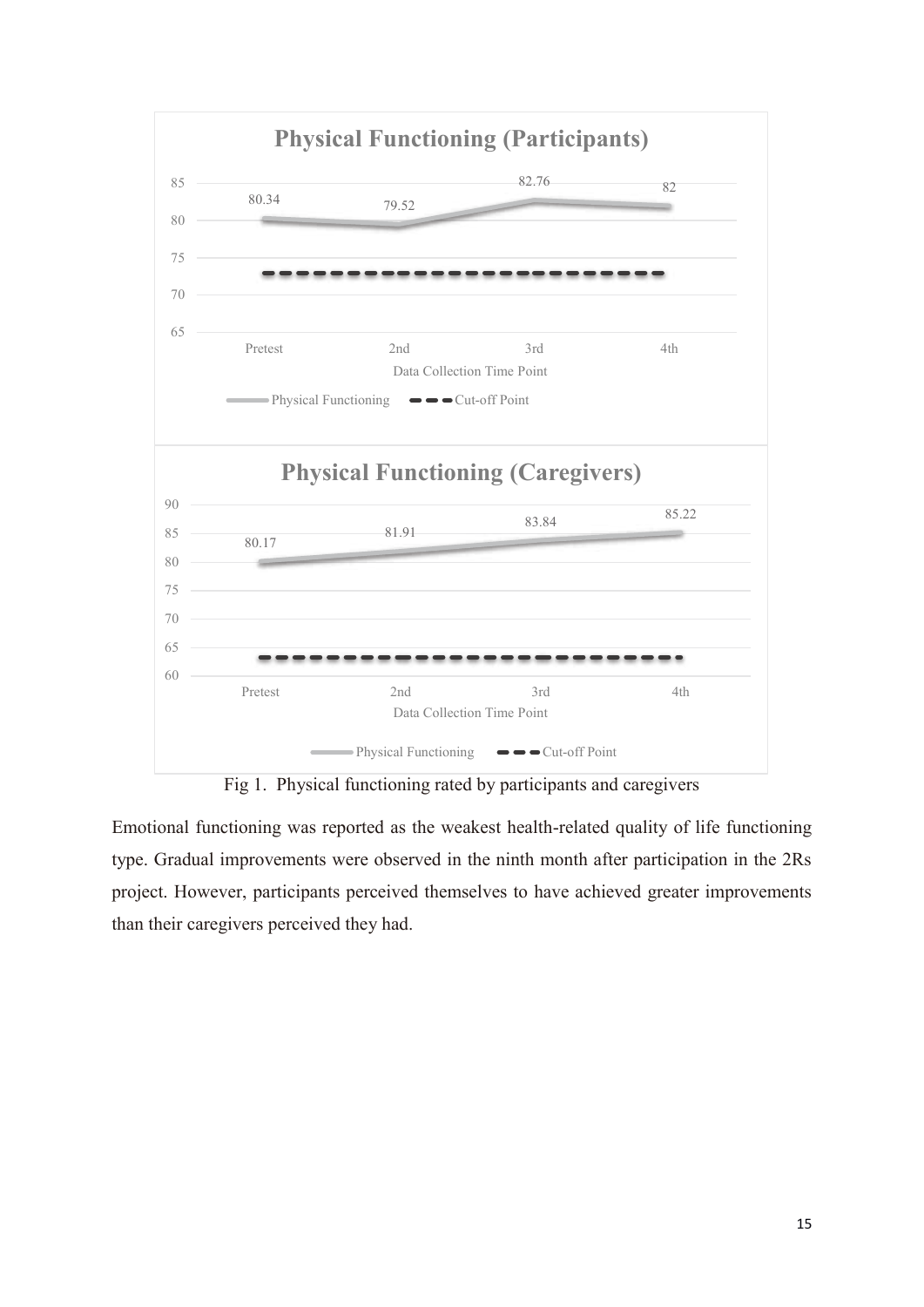

Fig 2. Emotional functioning rated by participants and caregivers

High levels of social functioning were also reported by participants and their caregivers. However, contradictory reports from participants and their caregivers were noted. Participants perceived improvements in social functioning while caregivers reported a deterioration of social functioning in the ninth month after participation in the 2Rs project.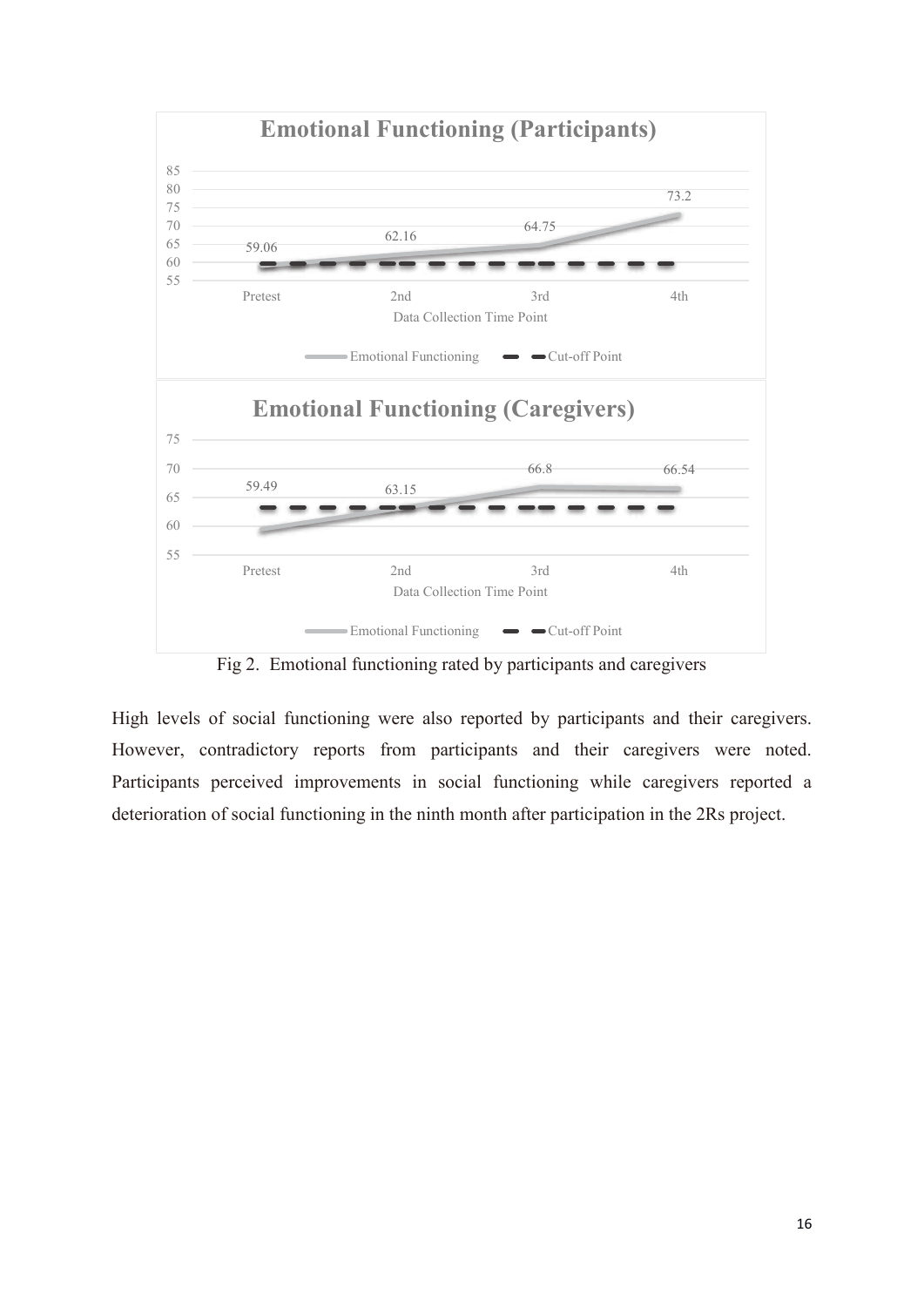

Fig 3. Social functioning rated by participants and caregivers

Fair school functioning was reported before participation in the 2Rs project. Participants reported greater improvement in their school functioning than their caregivers reported in the ninth month of participation in the 2Rs project.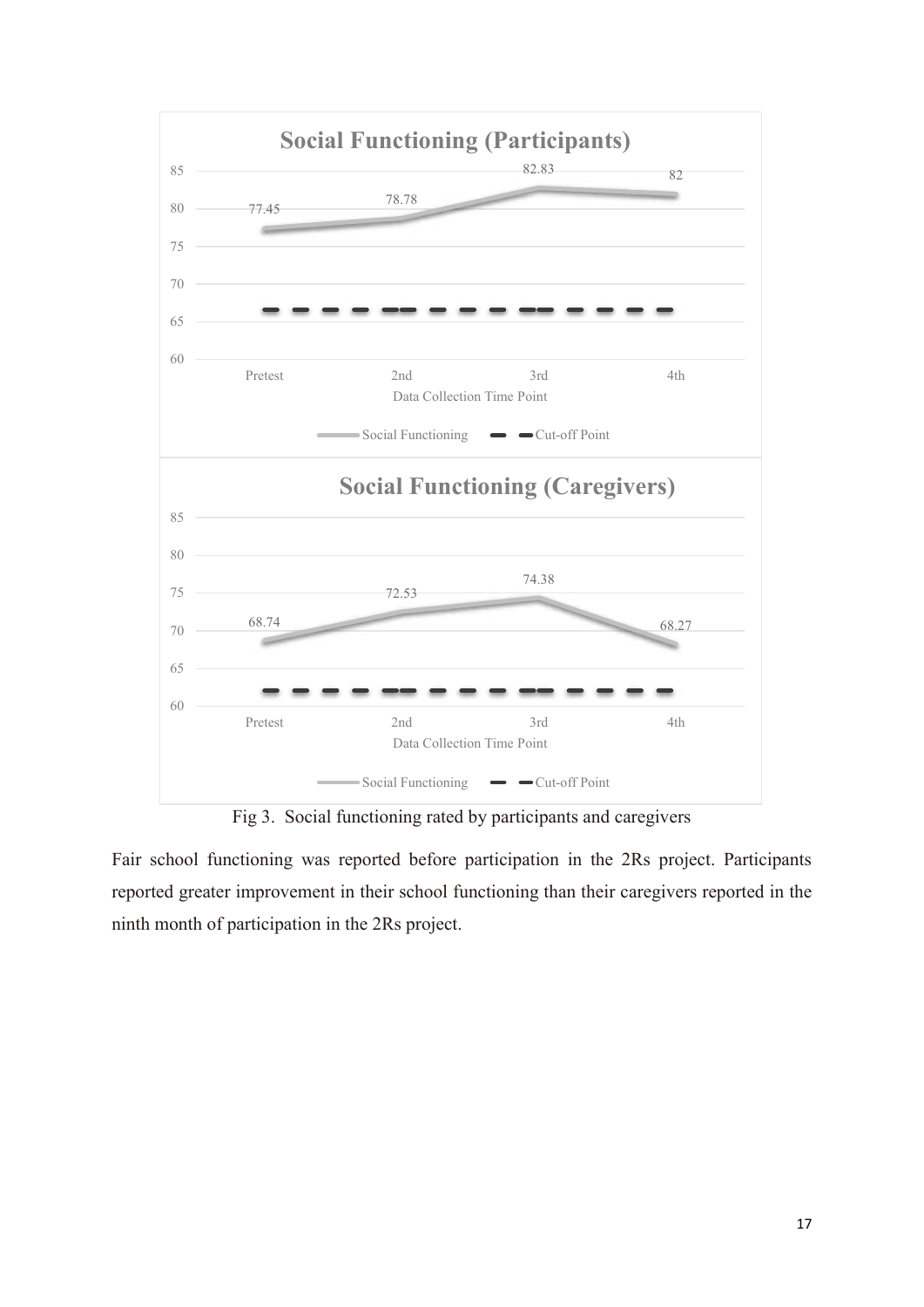

Fig 4. School functioning rated by participants and caregivers

#### **Problem Behaviours**

Problem behaviours of participants who were under 18 years old (n= 113) were measured. Unlike PedsQL 4.0, higher scores in each subscale meant a higher tendency to have problems in that particular subscale. Although the mean scores for all subscales in CBCL were within normal range, 3.4%-17% of participants reached either the borderline range or clinical range in at least one subscale. A low level of somatic problems was reported. On the other hand, in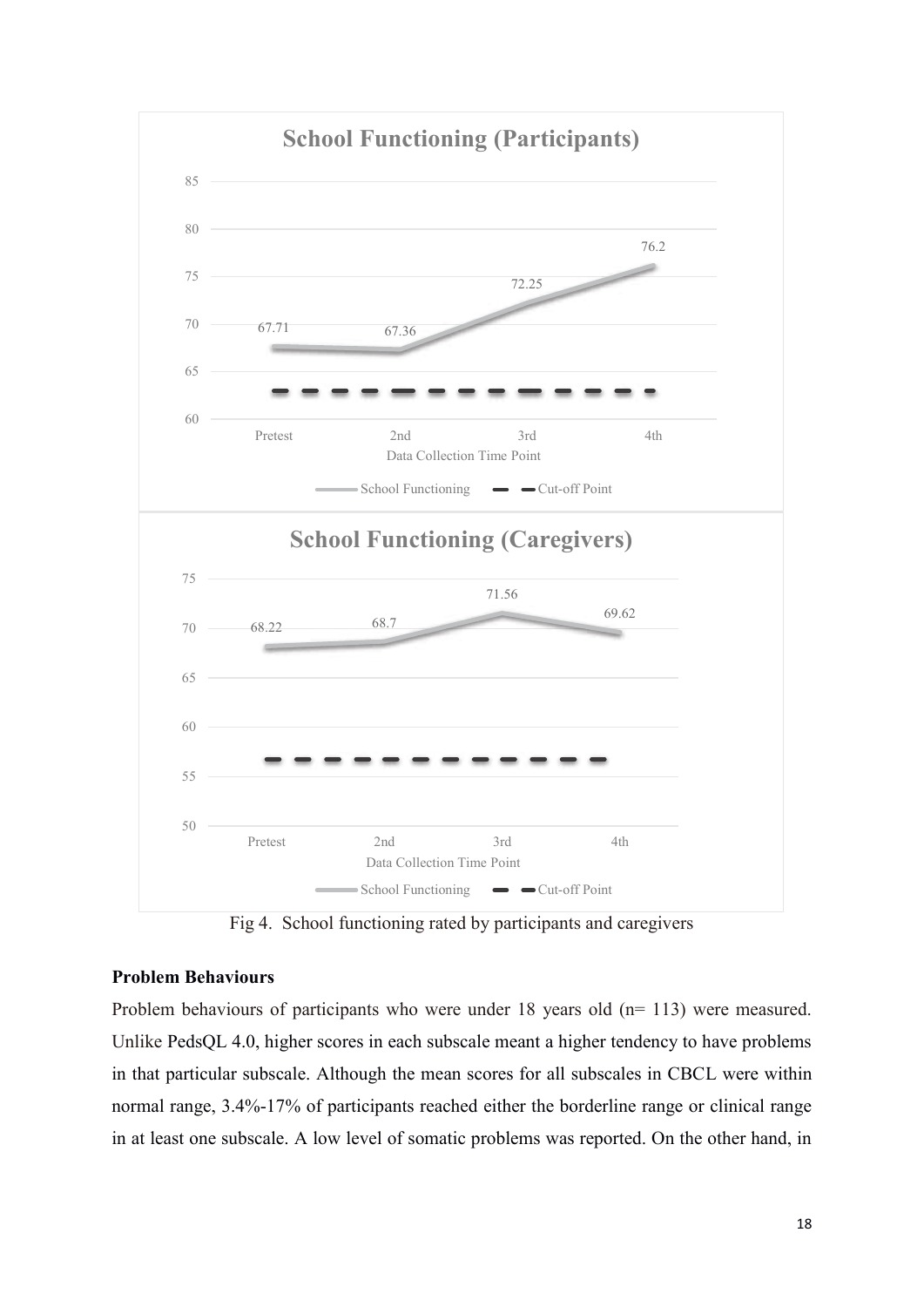participants under 18 years old a high level of social problems was found. The level of behavioural problems varied throughout participation in the programme.

|                                  | Before the    | Three months    | Six months      | Nine months     |
|----------------------------------|---------------|-----------------|-----------------|-----------------|
|                                  | first         | after the first | after the first | after the first |
|                                  | consultation  | consultation    | consultation    | consultation    |
|                                  | (Pretest)     | $(2nd$ time     | $(3rd$ time     | $(4th$ time     |
|                                  |               | point)          | point)          | point)          |
| Anxious-depressed<br>problems    | 59.26 (8.95)  | 58.31 (9.45)    | 56.19 (8.21)    | 57.51 (9.28)    |
| Withdrawn-<br>depressed problems | 59.84 (8.22)  | 59.17 (8.39)    | 57.01 (6.02)    | 58.16 (6.34)    |
| Somatic problems                 | 58.87 (7.78)  | 58.18 (9.09)    | 57.89 (8.22)    | 57.87 (8.56)    |
| Social problems                  | 63.48 (10.23) | 61.25 (8.56)    | 62.08(9.13)     | 62.25(9.08)     |
| Thought problems                 | 61.06(8.32)   | 58.97 (8.60)    | 56.79 (7.16)    | 57.03 (7.20)    |
| Attention problems               | 62.17(10.41)  | 60.25(8.06)     | 61.04(8.32)     | 59.48 (6.31)    |
| Rule-breaking<br>behaviour       | 61.95(8.47)   | 61.13 (7.68)    | 61.13 (6.94)    | 60.51 (7.72)    |
| Aggressive<br>behaviour          | 60.22(8.64)   | 59.31 (8.32)    | 59.71 (8.62)    | 59.81 (8.71)    |

Table 2 Mean and standard deviation of problem behaviours



Fig 6. Anxious-depressed problems rated by caregivers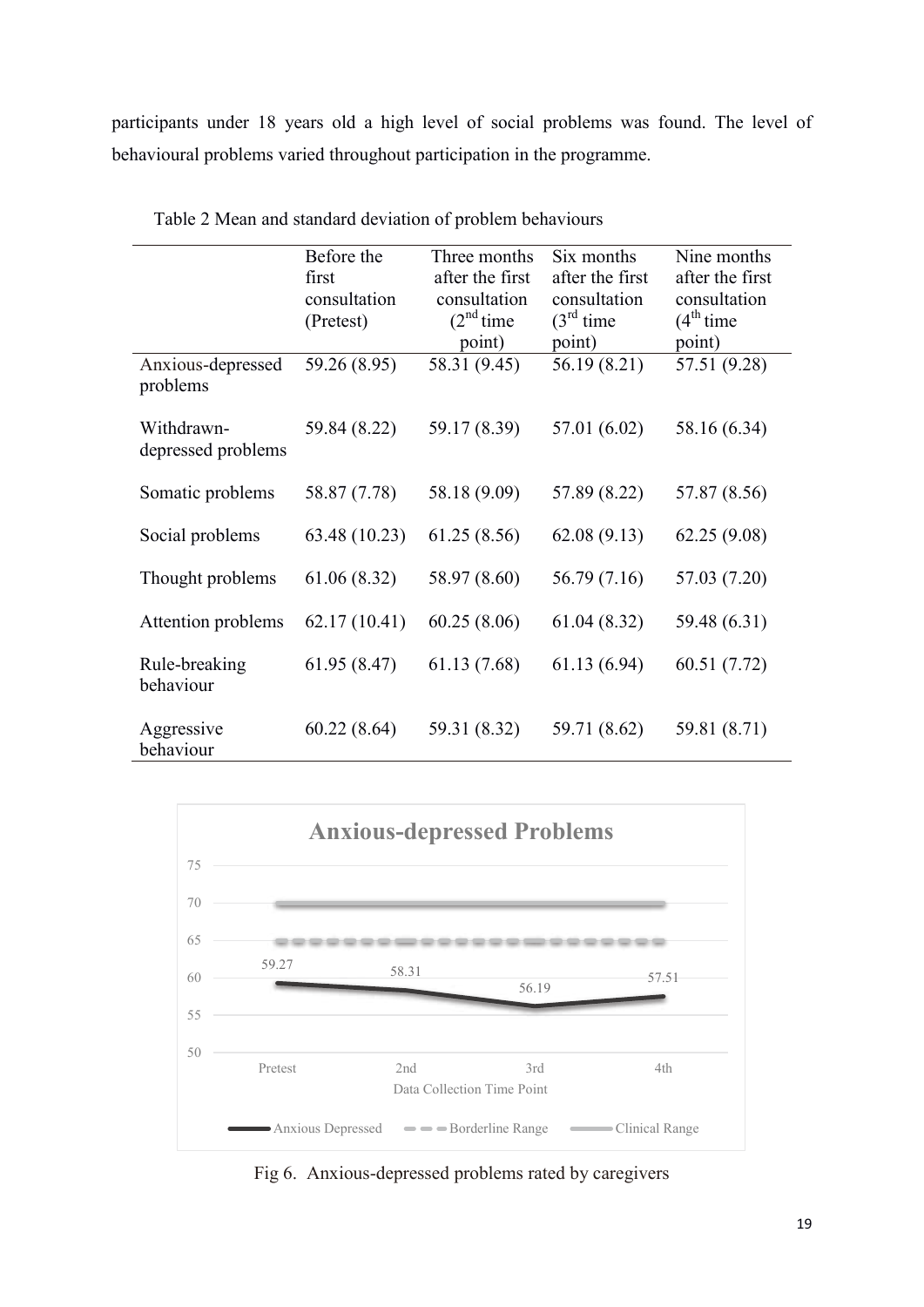

Fig 7. Withdrawn-depressed problems rated by caregivers



Fig 8. Somatic problems rated by caregivers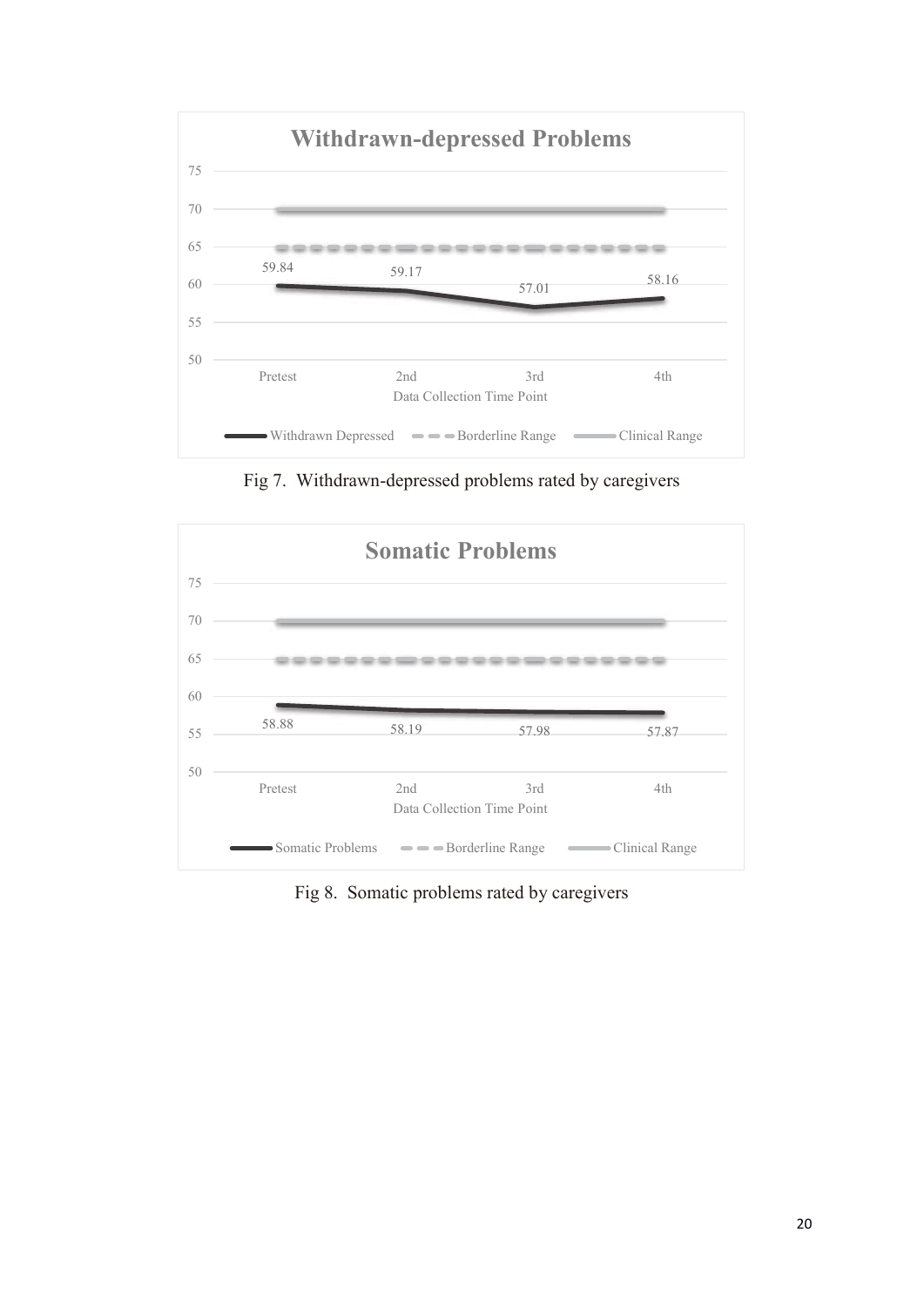

Fig 9. Social problems rated by caregivers



Fig 10. Attention problems rated by caregivers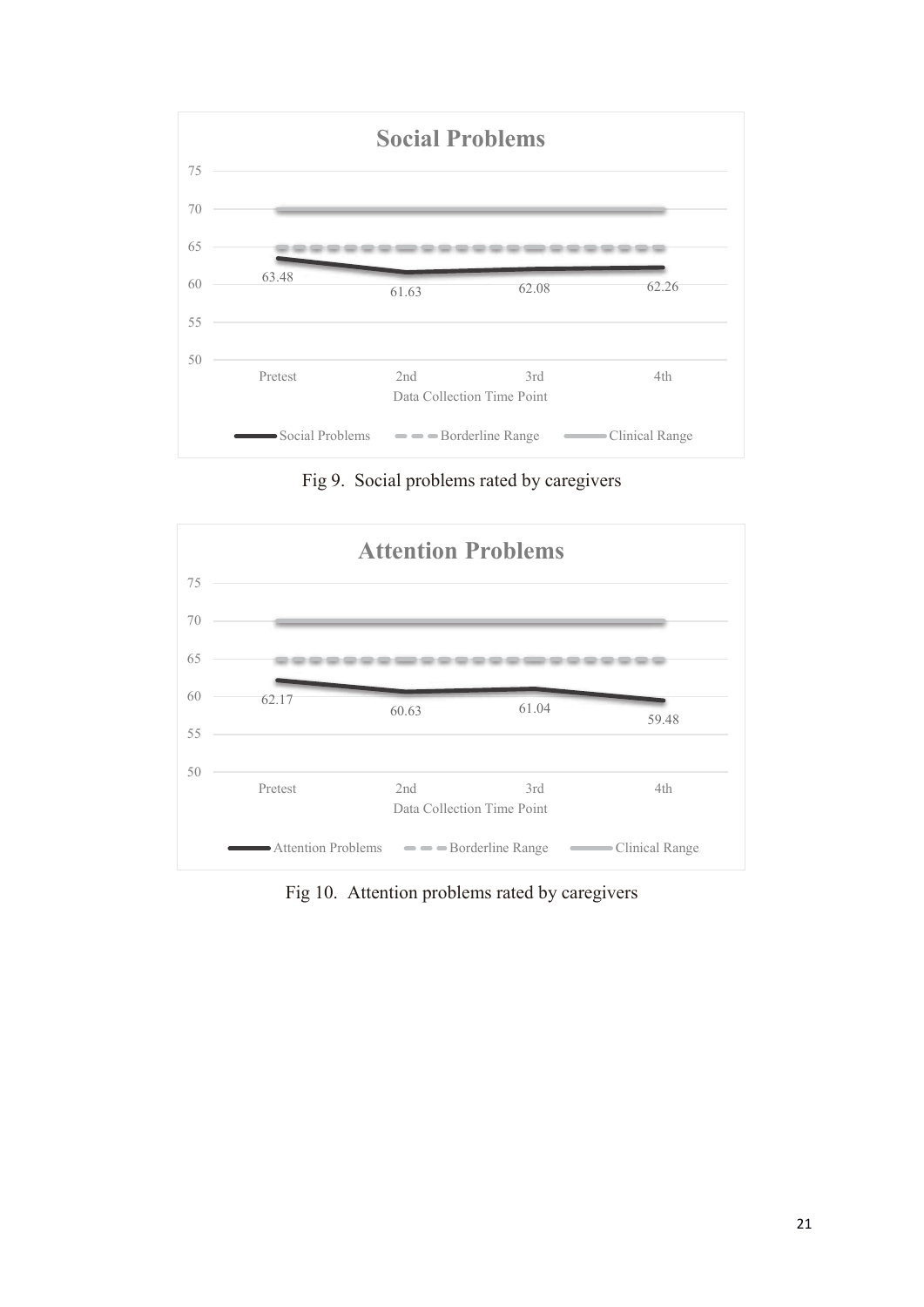

Fig 11. Rule breaking problems rated by caregivers



Fig 12. Aggressive problems rated by caregivers

The problem behaviours of participants aged over 18 years old were rated by their caregivers. Problem levels in all subscales were within the normal range. None of these participants reached either borderline range or clinical range. A low level of somatic problems was reported. On the other hand, a high level of withdrawn-depressed problems was found in participants aged over 18 years old. The level of behavioural problems varied throughout participation in the programme.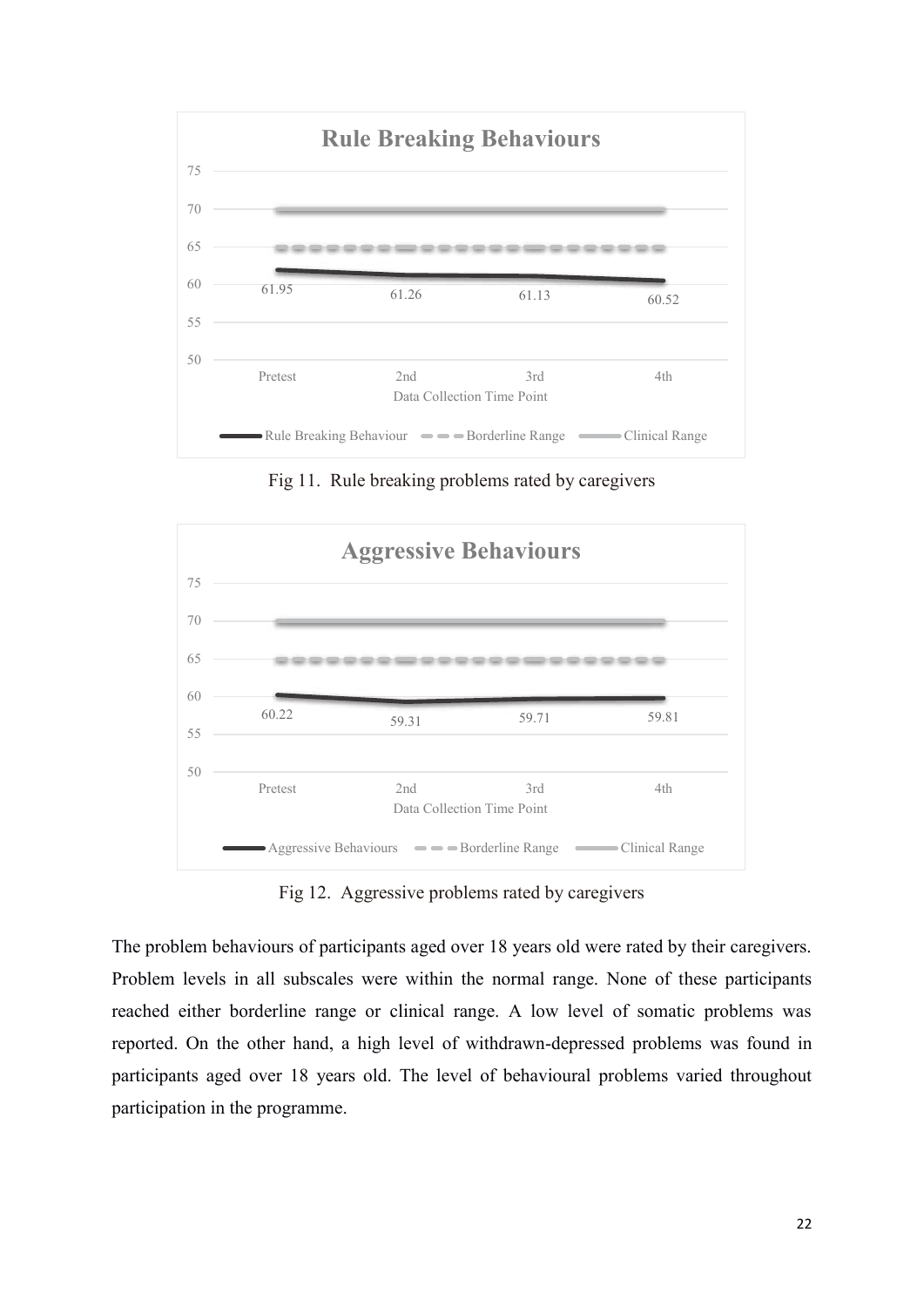|                                  | Before the first<br>consultation<br>(Pretest) | Three months<br>after the first<br>consultation<br>$(2nd$ time point) | Six months<br>after the first<br>consultation<br>$(3rd$ time point) |
|----------------------------------|-----------------------------------------------|-----------------------------------------------------------------------|---------------------------------------------------------------------|
| Anxious-depressed<br>problems    | 58.83 (8.28)                                  | 59.75 (5.06)                                                          | 60.33 (10.32)                                                       |
| Withdrawn-<br>depressed problems | 64.84 (4.4)                                   | 65.75(5.91)                                                           | 59.00 (6.02)                                                        |
| Somatic problems                 | 56.17 (7.62)                                  | 57.00 (6.05)                                                          | 54.83 (4.16)                                                        |
| Thought problems                 | 59.00 (12.49)                                 | 61.75(10.9)                                                           | 61.50(12.63)                                                        |
| Attention problems               | 59.00 (7.62)                                  | 68.00 (11.46)                                                         | 63.00 (17.66)                                                       |
| Rule-breaking<br>behaviour       | 58.16 (10.28)                                 | 63.75(9.25)                                                           | 61.00(8.58)                                                         |
| Aggressive<br>behaviour          | 60.00(8.92)                                   | 65.50(7.14)                                                           | 58.83 (6.52)                                                        |

Table 3 Mean and standard deviation of problem behaviours rated by caregivers

#### **Adaptive Functioning**

Participants over 18 years old were also asked to rate their adaptive function. A low level of somatic problems was reported by these participants. On the other hand, a high level of social problems was found in participants aged under 18 years old. The level of behavioural problems varied throughout participation in the programme.

|                             | Before the first<br>consultation<br>(Pretest) | Three months<br>after the first<br>consultation<br>$(2nd$ time point) | Six months after<br>the first<br>consultation<br>$(3rd$ time point) |
|-----------------------------|-----------------------------------------------|-----------------------------------------------------------------------|---------------------------------------------------------------------|
| Relationship with<br>family | 36.67 (15.27)                                 | 49.67 (9.50)                                                          | 44.20 (10.44)                                                       |
| Friendships                 | 41.33(0.57)                                   | 44.67 (11.54)                                                         | 43.00 (9.59)                                                        |
| Occupational<br>functioning | 42.00 (13.22)                                 | 38.50 (9.19)                                                          | 45.60 (9.89)                                                        |
| Personal Strength           | 37.00 (1.73)                                  | 36.60 (9.52)                                                          | 34.86 (5.13)                                                        |

Table 4 Mean and standard deviation of adaptive functioning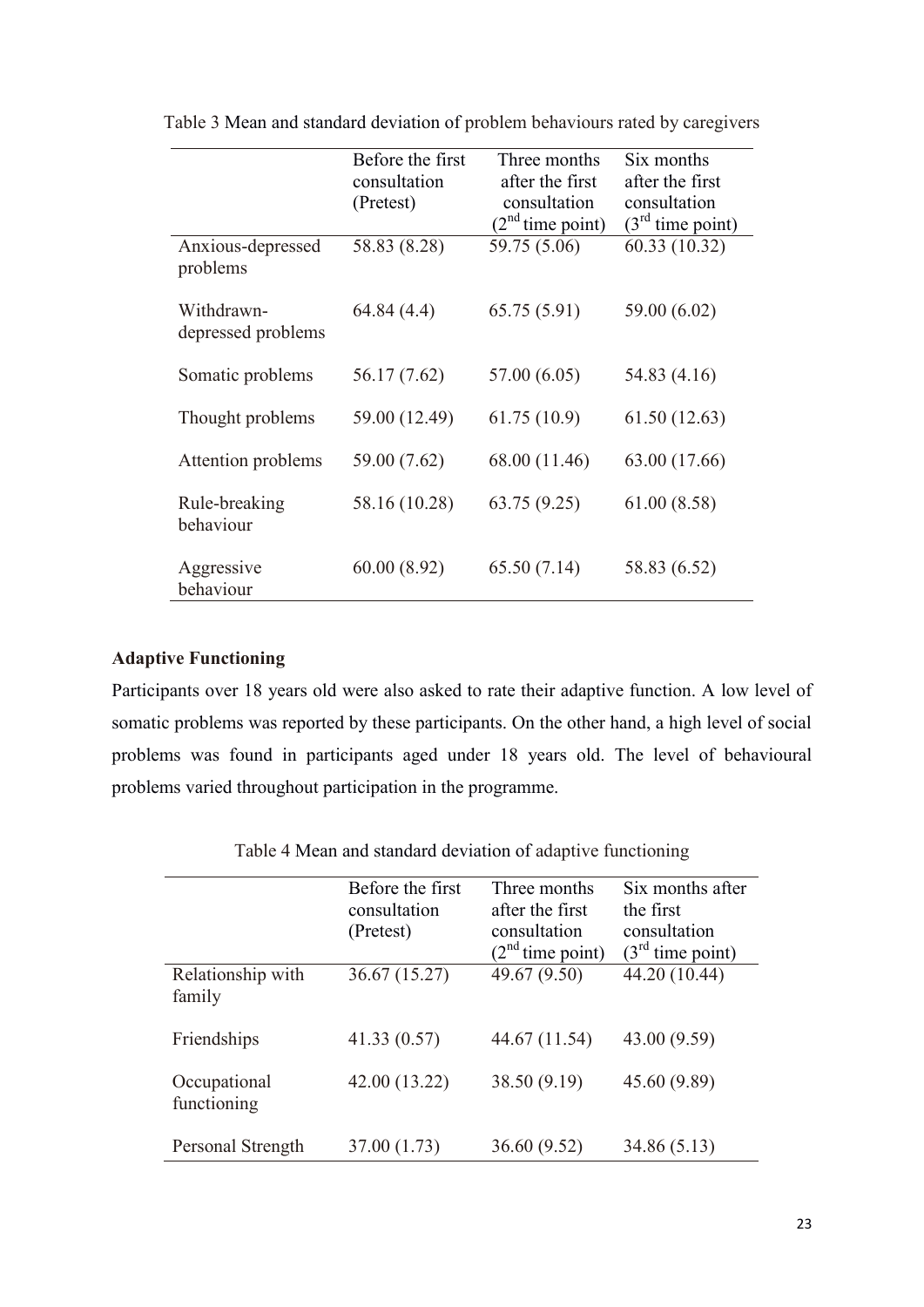#### **Comparison before and after participation in the 2Rs project**

The performance of all subscales in both PedsQL 4.0 and CBCL in four time points was compared by RM-ANOVA. Table 5 shows the results obtained on both PedsQL 4.0 and CBCL before the first consultation, after 3 months, after 6 months, and after 9 months, with mean differences at 95% confidence intervals. Regarding the perceived health-related quality of life in participants aged less than 18, there was a significant increase in physical functioning from baseline to the third instance of data collection [F(1.98,79.51)=3.192, p=0.47]. Similarly, a significant increase in physical functioning from baseline to the third instance of data collection was also found in the caregivers' health-related quality of life ratings  $[F(2.00, 48.00)=311.81, p=0.20]$ . There was no significant change in emotional functioning, social functioning, and school functioning over time for the perceived healthrelated quality of life in these participants. For the problem behaviours, thought problems significantly decreased from baseline to the third instance of data collection  $[F(3.00,81.00)=3.75, p=0.02]$ . However, there was no statistically significant change in anxious-depressed problems, withdrawn-depressed problems, somatic problems, social problems, attention problems, rule-breaking behaviour, and aggressive behaviour. RM-ANOVA was not performed for the subscales in ABCL and ASR due to the small sample size.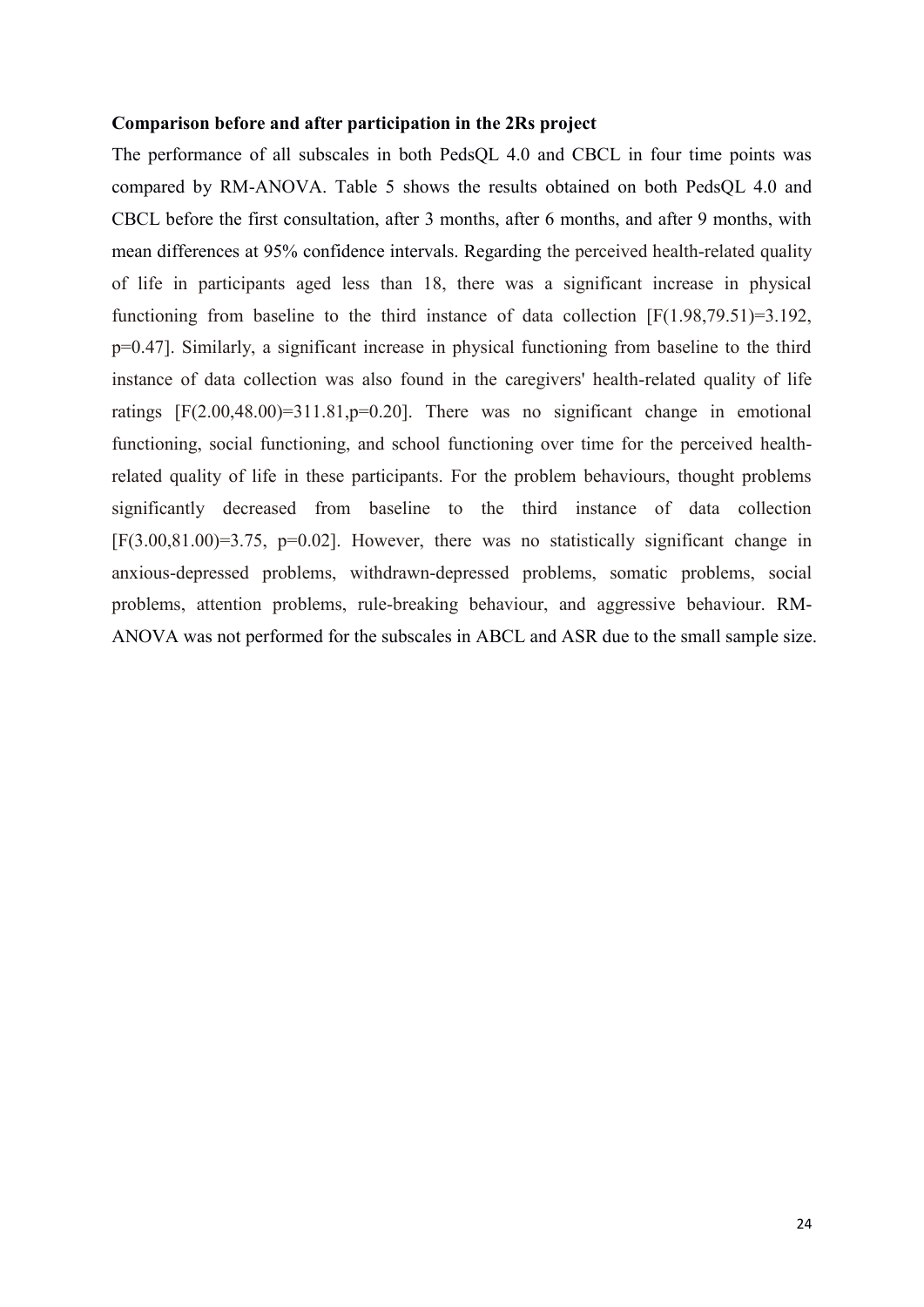|                                 | Table 5 Performance in health-related quality of life and problem behaviour |                  |                      |                  |
|---------------------------------|-----------------------------------------------------------------------------|------------------|----------------------|------------------|
|                                 | Participants                                                                |                  | Caregivers           |                  |
|                                 | Variance Ratio $(f)$                                                        | $\boldsymbol{p}$ | Variance Ratio $(f)$ | $\boldsymbol{p}$ |
| Health-related quality of life  |                                                                             |                  |                      |                  |
| <b>Physical Functioning</b>     | 3.192                                                                       | $0.04*$          | 4.28                 | $0.02*$          |
| <b>Emotional Functioning</b>    | 1.85                                                                        | 0.17             | 1.03                 | 0.36             |
| <b>Social Functioning</b>       | 1.93                                                                        | 0.16             | 0.23                 | 0.79             |
| <b>School Functioning</b>       | 0.46                                                                        | 0.63             | 0.04                 | 0.96             |
| <b>Total Score</b>              | 2.12                                                                        | 0.13             | 0.16                 | 0.85             |
| <b>Problem behaviours</b>       |                                                                             |                  |                      |                  |
| Anxious-depressed problems      |                                                                             |                  | 1.43                 | 0.24             |
| Withdrawn-depressed<br>problems |                                                                             |                  | 1.49                 | 0.22             |
| Somatic problems                |                                                                             |                  | 0.76                 | 0.51             |
| Social problems                 |                                                                             |                  | 0.63                 | 0.98             |
| Thought problems                |                                                                             |                  | 3.75                 | $0.02*$          |
| Attention problems              |                                                                             |                  | 0.05                 | 0.95             |
| Rule-breaking behaviour         |                                                                             |                  | 0.34                 | 0.79             |
| Aggressive behaviour            |                                                                             |                  | 0.18                 | 0.89             |

Table 5 Performance in health-related quality of life and problem behaviour

 $(p < 0.05, *$  statistically significant)

In summary, participants showed better performance in physical health and had fewer thought problems after participating in the 2Rs project. This means that the 2Rs project likely improved both the physical and psychological health of its participants.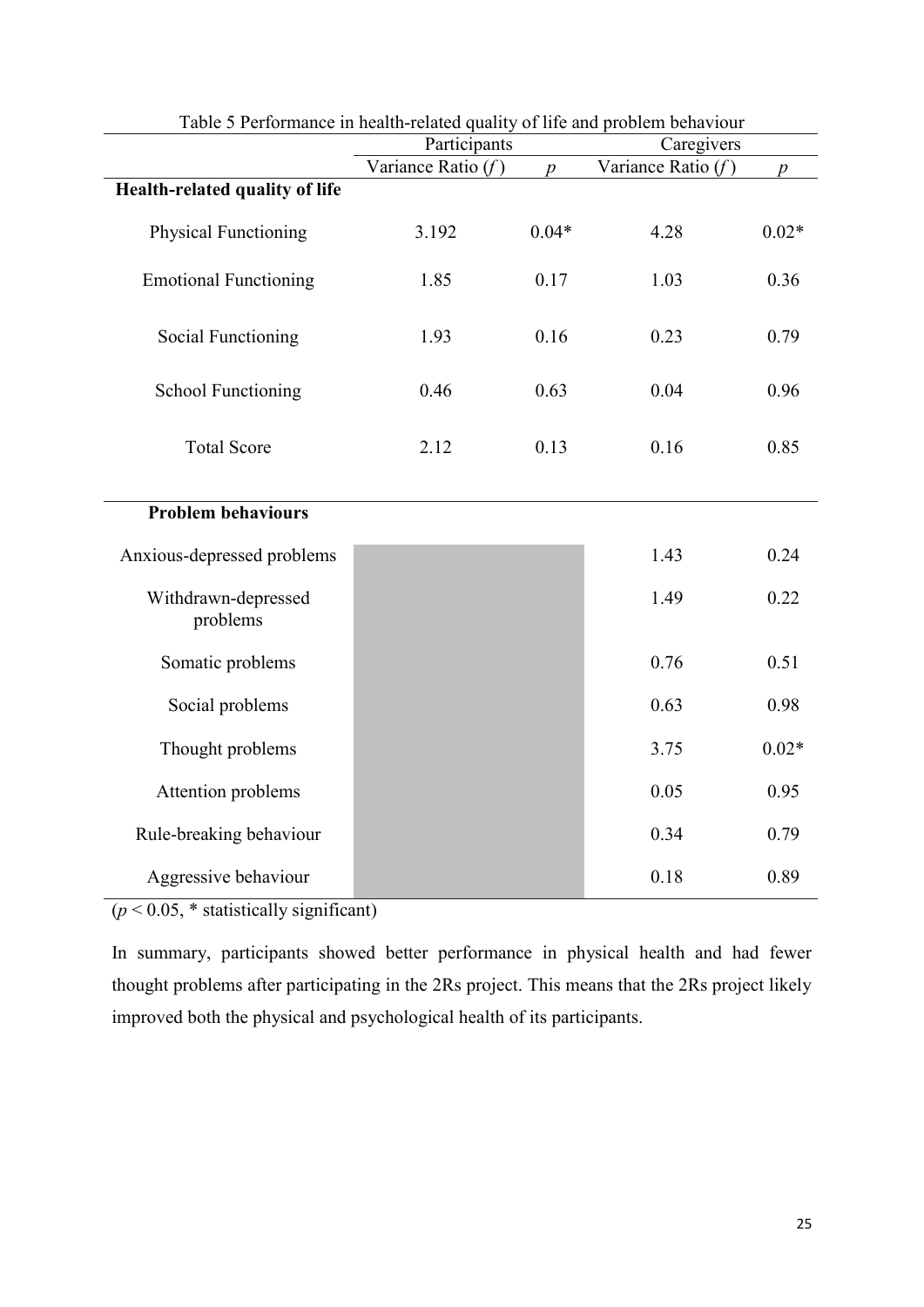#### **DISCUSSION**

This study provided an overview about the health status of children and adolescents in Hong Kong's residential children and youth homes. The physical health status of these residents was similar to that of other children and adolescents in Hong Kong (Department of Health, 2010). The majority of participants were reported to have a high level of physical health. The prevalence of eczema and pain for residents was also similar to that of non-institutionalised children (Department of Health, 2010). For psychosocial health, a higher prevalence of various behavioural problems was found in participants of the 2Rs project in comparison to that of non-institutionalised children (Department of Health, 2010). Various risk factors explained the less satisfactory psychosocial health of 2Rs participants. These included being raised in institutions, being abused, and enduring neglect (Kieling et al, 2011). They also had a higher chance of suffering from early onset mental disorders.

In addition, the majority of 2Rs project participants were adolescents. They faced rapid changes in physical, cognitive, social, emotional, and sexual development (World Health Organisation, 2018). This contributed to health issues in various forms. For example, sustaining unintentional injuries, coping with sexual and reproductive health problems, and attempting self-harm.

The health issues experienced by 2Rs participants were not only related to the rapid development of adolescence but was also related to their lifestyles. Some 2Rs participants suffered from sleep problems and athlete's foot. These kinds of health issues could be related to a lack of knowledge about healthier lifestyles (World Health Organisation, 2018). The results of this study provide an insight into the health service for institutionalised children and adolescents. Hence, the recommendations below are suggested resolutions to various health issues and methods to further the promotion of better health to children and adolescents in residential children and youth homes.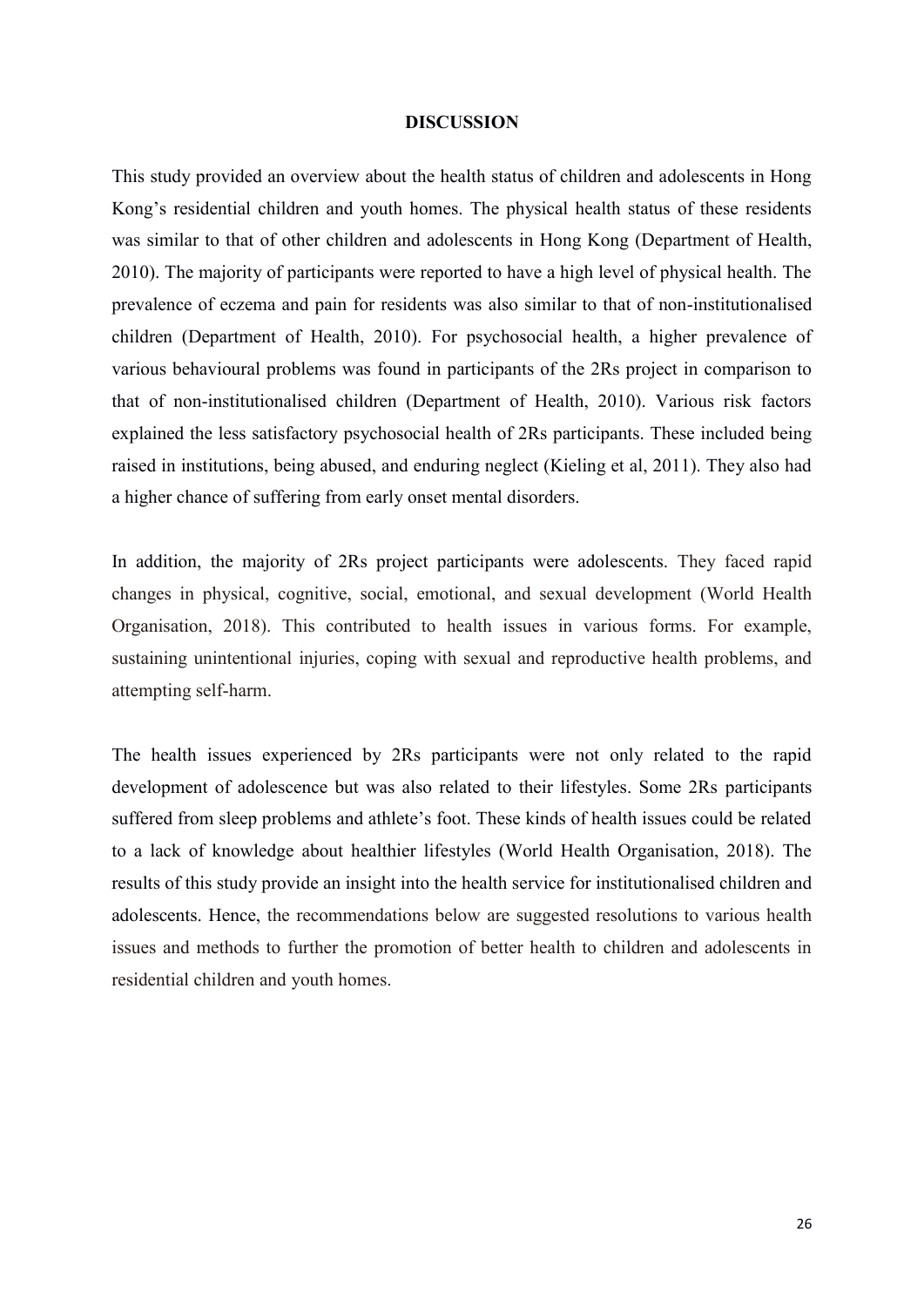#### **RECOMMENDATIONS**

The 2Rs project was found to be beneficial for the physical and psychological health of its participants. The research team would recommend continuing the implementation of the 2Rs project as standard practice. The services of the 2Rs project should also be extended to all residential care homes for children and adolescents in Hong Kong so as to maximise the potential benefit for these residents.

According to the results of this study, three recommendations could be made to provide more cost effective and better health services for children and adolescents in residential care homes. These recommendations concern three aspects, namely the enhancement of early identification and intervention regarding psychosocial health issues, the introduction of a lifestyle modification programme, and the introduction of nurses to residential care homes.

1. Enhancements for the early identification and intervention of psychosocial issues

A high prevalence of psychosocial health issues were found in children and adolescents during this study. As discussed in the previous section, this could be related to the complexities of their backgrounds. Current practice in the 2Rs project relied on the observations of caregivers and social workers in the residential children and youth homes. The application of universal screening to all residents by empirical tools (such as CBCL) is suggested. In addition, regular services by a clinical psychologist should be introduced to all residential child and youth homes so that the early identification of psychosocial health issues can be achieved, and that early intervention could also be implemented for those residents in need.

2. Introduction of a lifestyle modification programme

The 2Rs project provided medical consultation and treatment to manage these types of health issues. The health issues suffered by participants of the 2Rs project was closely related to their lifestyle, such as sleep problems, skin problems, and gastrointestinal problems (World Health Organisation, 2017). A lifestyle modification programme would serve as a synergistic strategy to enhance the effectiveness of the 2Rs project (Sarvestani, Jamalfard, Kargar, Kaveh & Tabatabaee, 2009; Shetty, Prakash & Prakash, 2015). It could also empower residents to take control of their own health and daily lives.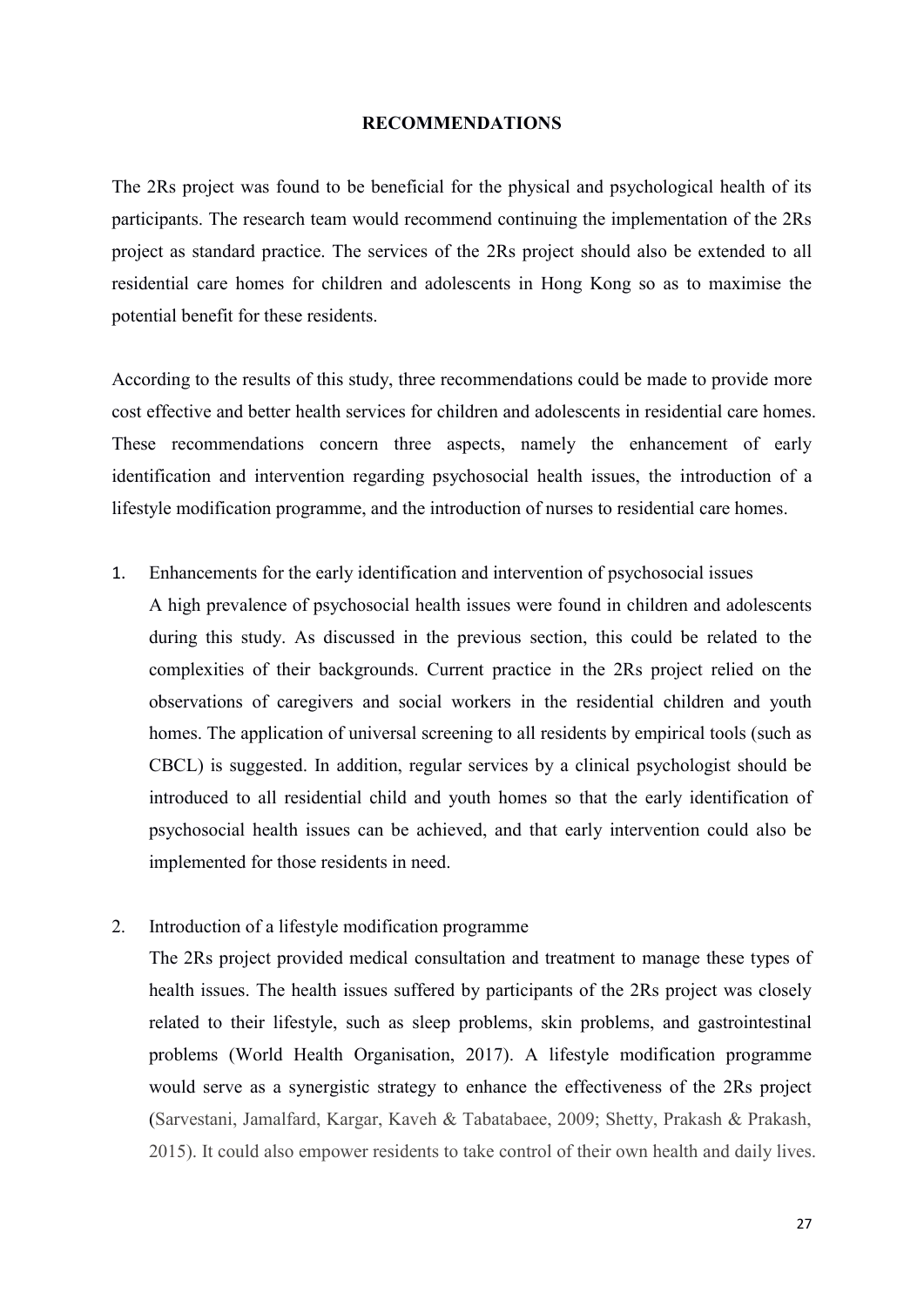#### 3. Introduction of nurses in residential children and youth homes

The health issues identified during the 2Rs project revealed that several participants experienced some kind of chronic disease, such as attention deficit hyperactivity disorder and sleep problem etc. They were required to receive long term treatment and undergo lifestyle modification. Caregivers in residential children and youth homes may not be qualified to manage chronic conditions of this kind (Schneiderman, 2008). Registered Nurses would be able to fill this service gap by providing ongoing assessments, medication reviews, counselling, and health education to participants and caregivers (Bertram, Narendorf & McMillen, 2013; Schneiderman, 2008). Bertram, Narendorf & McMillen (2013) further reported that professional nurses in residential children and youth homes could not only enhance the effectiveness of traditional medical treatments but would also be able to promote the emotional regulation of residents. The introduction of Registered Nurses to residential care homes could improve the health of residents in a wholistic way.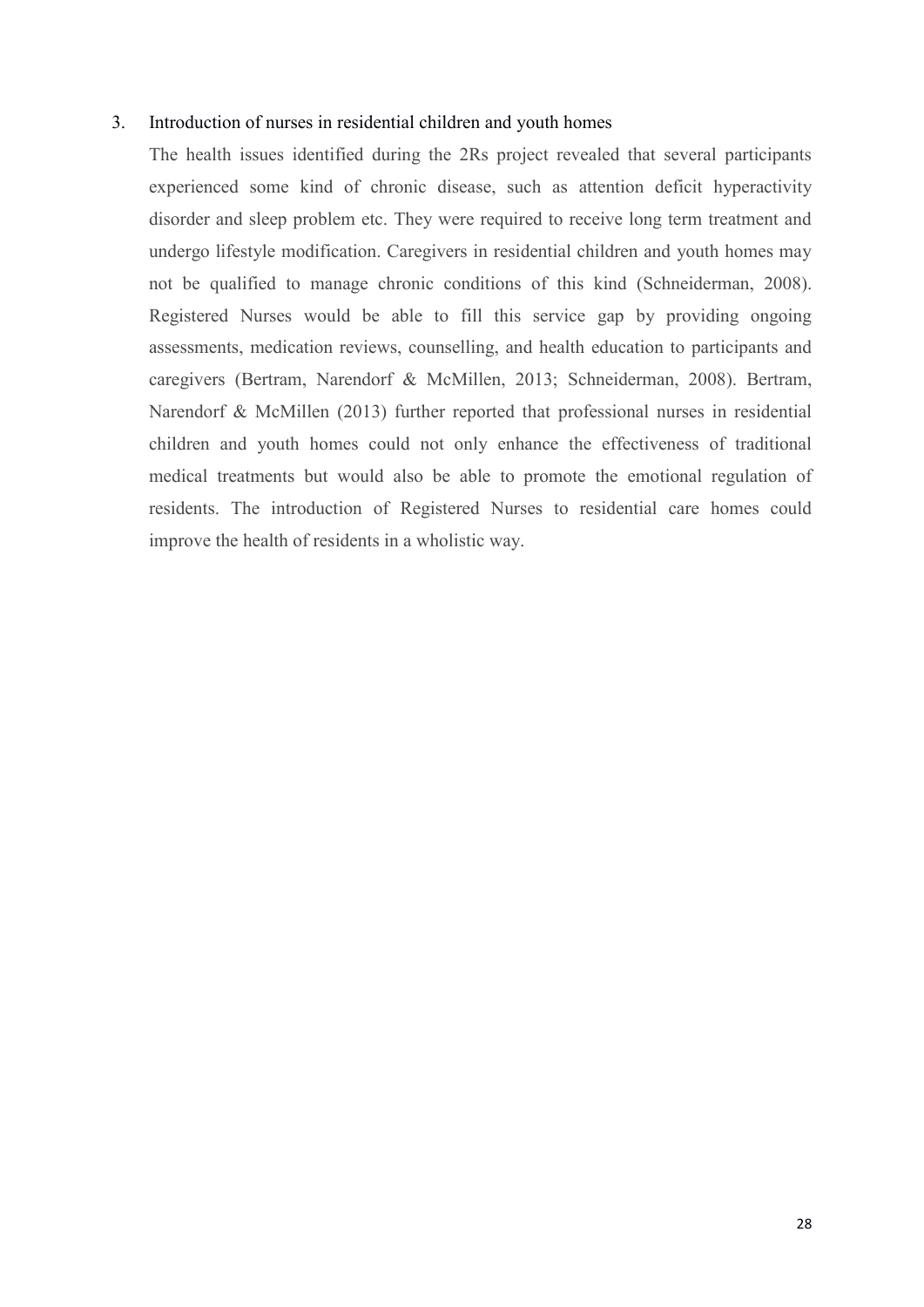#### **CONCLUSION**

The 2Rs project was the first programme designated to enhance the health of residents in residential children and youth homes in Hong Kong through a wholistic health approach. This study provided an overview about the health issues encountered by these residents and the effectiveness of the 2Rs project. These residents suffered from the common physical health problems of adolescents and various psychosocial issues. Treatment from the 2Rs project was provided to those residents whose health was at risk. The result of this study revealed that the 2Rs project was able to identify the health issues of residents early, take care of health problems from a wholistic approach, and improve the health of the project's participants, especially for physical health and mental health issues.

In future, the 2Rs project should be adopted as standard practice and be extended to all residential children and youth homes in Hong Kong. In addition to the project's current practice, the enhancement of early identification and intervention for psychosocial health issues, the introduction of a lifestyle modification programme, and the introduction of nurses to residential care homes is recommended to enrich the current 2Rs project. The recent 2Rs projects served as a pilot scheme which showed improvements in the wholistic health of residents. These residents in residential children and youth homes need the right care at the right time. The sustainability of the 2Rs project relied on support from the government through policy making and the provision of resources. With the insights gained from this study, the health of deprived children and adolescents will benefit and a burden on society in the long term will be relieved.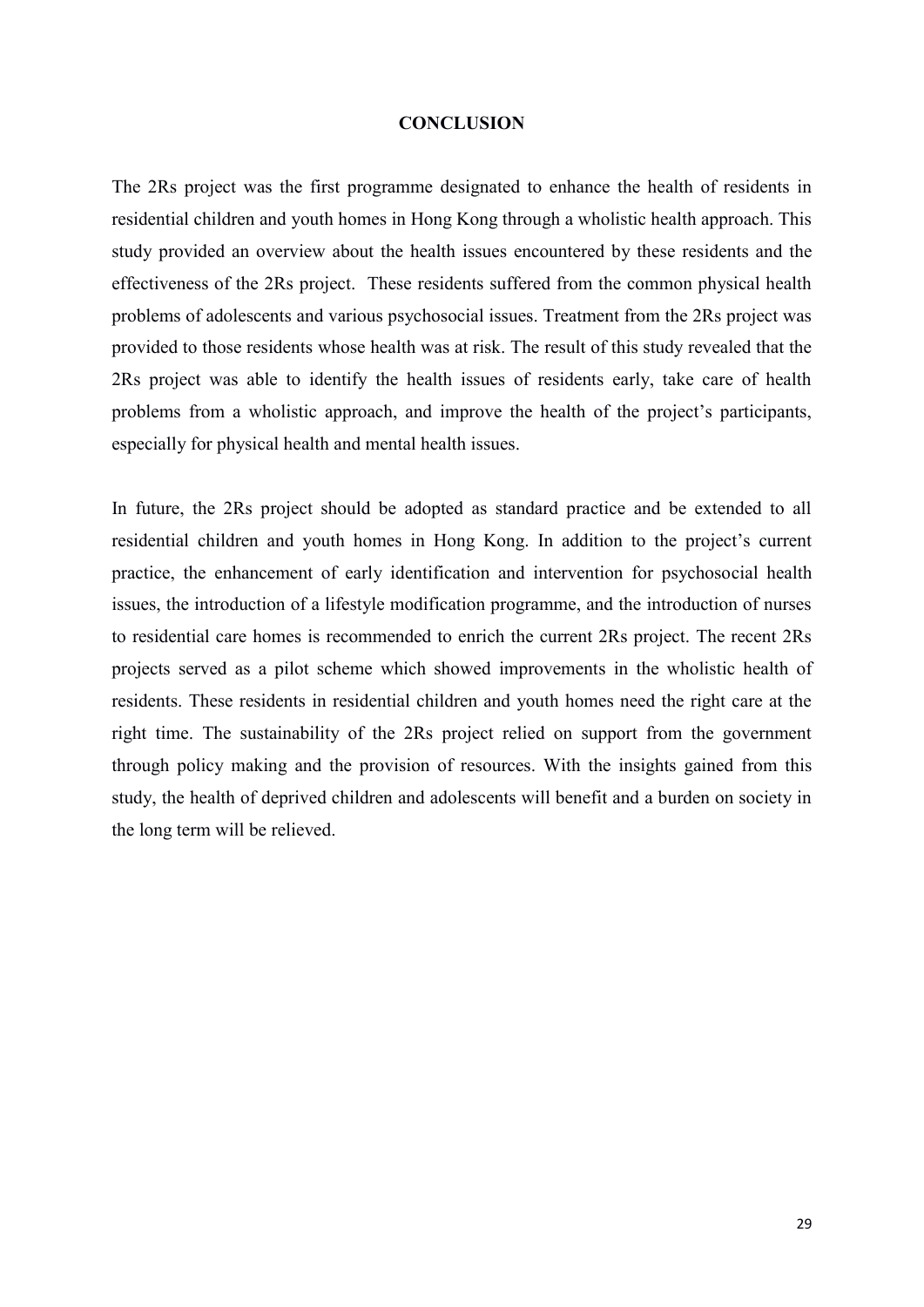#### **REFERENCES**

- Achenbach, T. M., Krukowski, R. A., Dumenci, L. & Ivanova, M. Y. (2005). Assessment of adult psychopathology: meta-analyses and implications of cross-informant correlations. *Psychological Bulletin,* 131**,** 361.
- Achenbach, T. M. & Ruffle, T. M. (2000). The Child Behavior Checklist and related forms for assessing behavioral/emotional problems and competencies. *Pediatrics in review,* 21**,** 265-271
- Almas, A. N., Degnan, K. A., Walker, O. L., Radulescu, A., Nelson, C. A., Zeanah, C. H., & Fox, N. A. (2015). The effects of early institutionalization and foster care intervention on children's social behaviors at the age of eight. *Social Development*, *24*(2), 225-239.
- Berens, A. E., & Nelson, C. A. (2015). The science of early adversity: is there a role for large institutions in the care of vulnerable children? *The Lancet*, *386*(9991), 388-398.
- Bertram, J. E., Narendorf, S. C., & McMillen, J. C. (2013). Pioneering the psychiatric nurse role in foster care. *Archives of psychiatric nursing*, *27*(6), 285-292.
- Campbell, F., Conti, G., Heckman, J. J., Moon, S. H., Pinto, R., Pungello, E., & Pan, Y. (2014). Early childhood investments substantially boost adult health. *Science*, *343*(6178), 1478-1485.
- Cantwell, N.; Davidson, J.; Elsley, S.; Milligan, I.; Quinn, N. (2012). *Moving Forward: Implementing the 'Guidelines for the Alternative Care of Children'.* UK: Centre for Excellence for Looked After Children in Scotland
- Department of Health. (2010). *Child Health Survey 2005-2006.* Retrieved from https://www.chp.gov.hk/files/pdf/chs\_eng.pdf
- Kieling, C., Baker-Henningham, H., Belfer, M., Conti, G., Ertem, I., Omigbodun, O., ... & Rahman, A. (2011). Child and adolescent mental health worldwide: evidence for action. *The Lancet*, *378*(9801), 1515-1525.
- Petrowski, N., Cappa, C., & Gross, P. (2017). Estimating the number of children in formal alternative care: Challenges and results. *Child Abuse & Neglect*, *70*, 388-398.
- Sarvestani, R. S., Jamalfard, M. H., Kargar, M., Kaveh, M. H., & Tabatabaee, H. R. (2009). Effect of dietary behaviour modification on anthropometric indices and eating behaviour in obese adolescent girls. *Journal of advanced nursing*, *65*(8), 1670-1675.
- Schneiderman, J. U. (2008). Qualitative study on the role of nurses as health case managers of children in foster care in California. *Journal of Pediatric Nursing*, *23*(4), 241-249.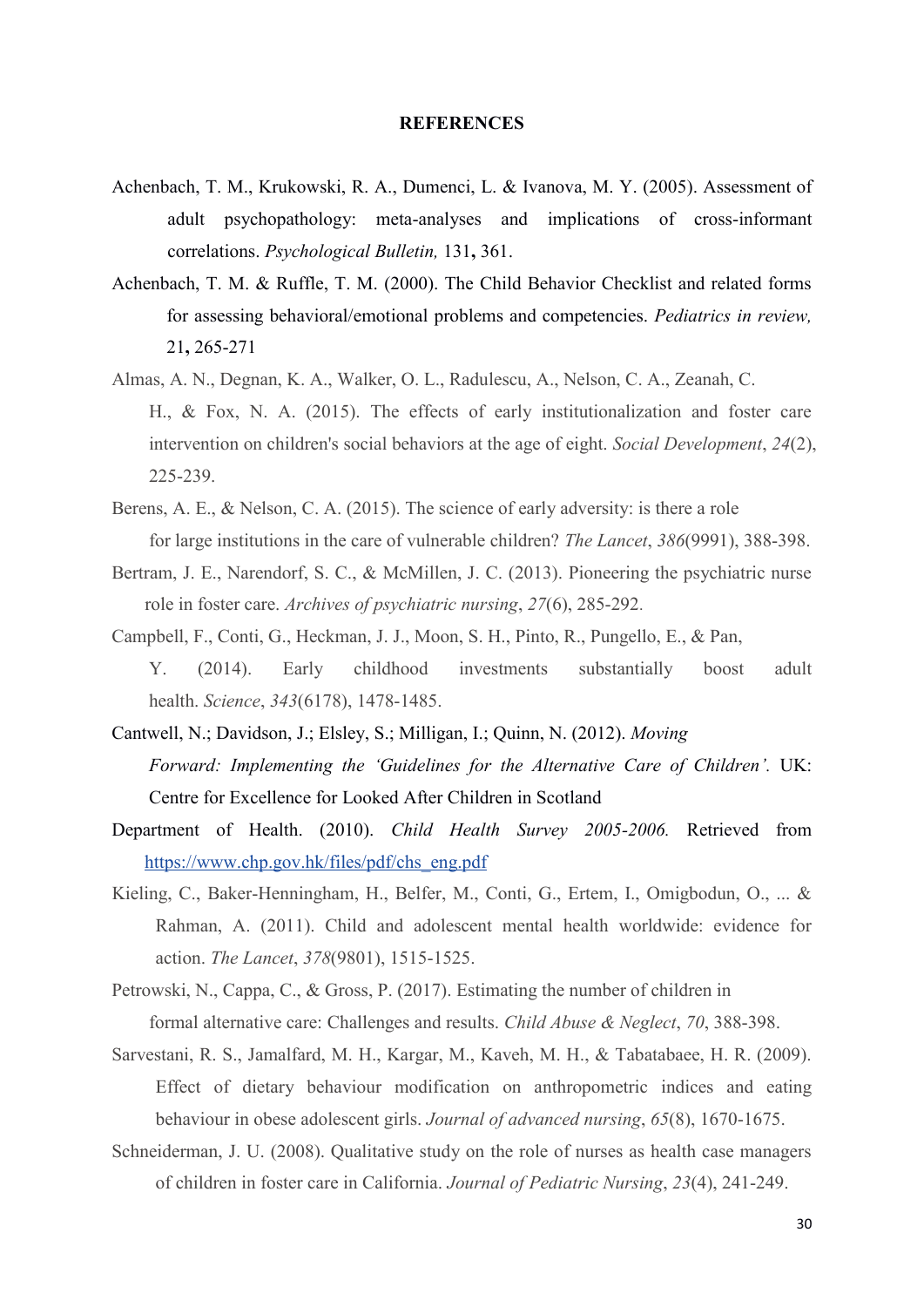- Scott, S., Knapp, M., Henderson, J., & Maughan, B. (2001). Financial cost of social exclusion: follow up study of antisocial children into adulthood. *BMJ*, *323*(7306), 191.
- Shetty, A. P., Prakash, R., & Prakash, M. N. (2015). Effectiveness of participatory adolescent strategic health action (PASHA) for lifestyle modification among adolescents. *Archives of Medicine and Health Sciences*, *3*(2), 185.
- Simon, G. E., Barber, C., Birnbaum, H. G., Frank, R. G., Greenberg, P. E., Rose, R. M., ... & Kessler, R. C. (2001). Depression and work productivity: the comparative costs of treatment versus nontreatment. *Journal of Occupational and Environmental Medicine*, *43*(1), 2-9.
- Simsek, Z., Erol, N., Öztop, D., & Münir, K. (2007). Prevalence and predictors of emotional and behavioral problems reported by teachers among institutionally reared children and adolescents in Turkish orphanages compared with community controls. *Children and youth services review*, *29*(7), 883-899.
- Social Welfare Department, Hong Kong. (2019). *Social Welfare Services In Figures*  2019 **Edition**. Retrieved from https://www.swd.gov.hk/storage/asset/section/296/en/swdfig2019(Fast\_web\_view).pdf
- Suzuki, H., & Tomoda, A. (2015). Roles of attachment and self-esteem: impact of early life stress on depressive symptoms among Japanese institutionalized children. *BMC psychiatry*, *15*(1), 8.
- United Nations. (2010). *Guidelines for the Alternative Care of Children, 24 February 2010*. General Assembly: A/RES/64/142. Retrieve from https://www.unicef.org/protection/alternative\_care\_Guidelines-English.pdf
- Van IJzendoorn, M. H., Palacios, J., Sonuga-Barke, E. J., Gunnar, M. R., Vorria, P., McCall, R. B., ... & Juffer, F. (2011). I. Children in institutional care: Delayed development and resilience. *Monographs of the Society for Research in Child Development*, *76*(4), 8-30.
- Varni, J. W., Seid, M. & Kurtin, P. S. (2001). PedsQL™ 4.0: Reliability and validity of the Pediatric Quality of Life Inventory™ Version 4.0 Generic Core Scales in healthy and patient populations. *Medical care,* 39**,** 800-812.
- Varni, J. W., Burwinkle, T. M., Seid, M., & Skarr, D. (2003). The PedsQL™\* 4.0 as a Pediatric Population Health Measure: Feasibility, Reliability, and Validity. *Ambulatory Pediatrics, 3*(6), 329-341.
- Wade, M., Fox, N. A., Zeanah, C. H., & Nelson, C. A.. (2019). Long-term effects of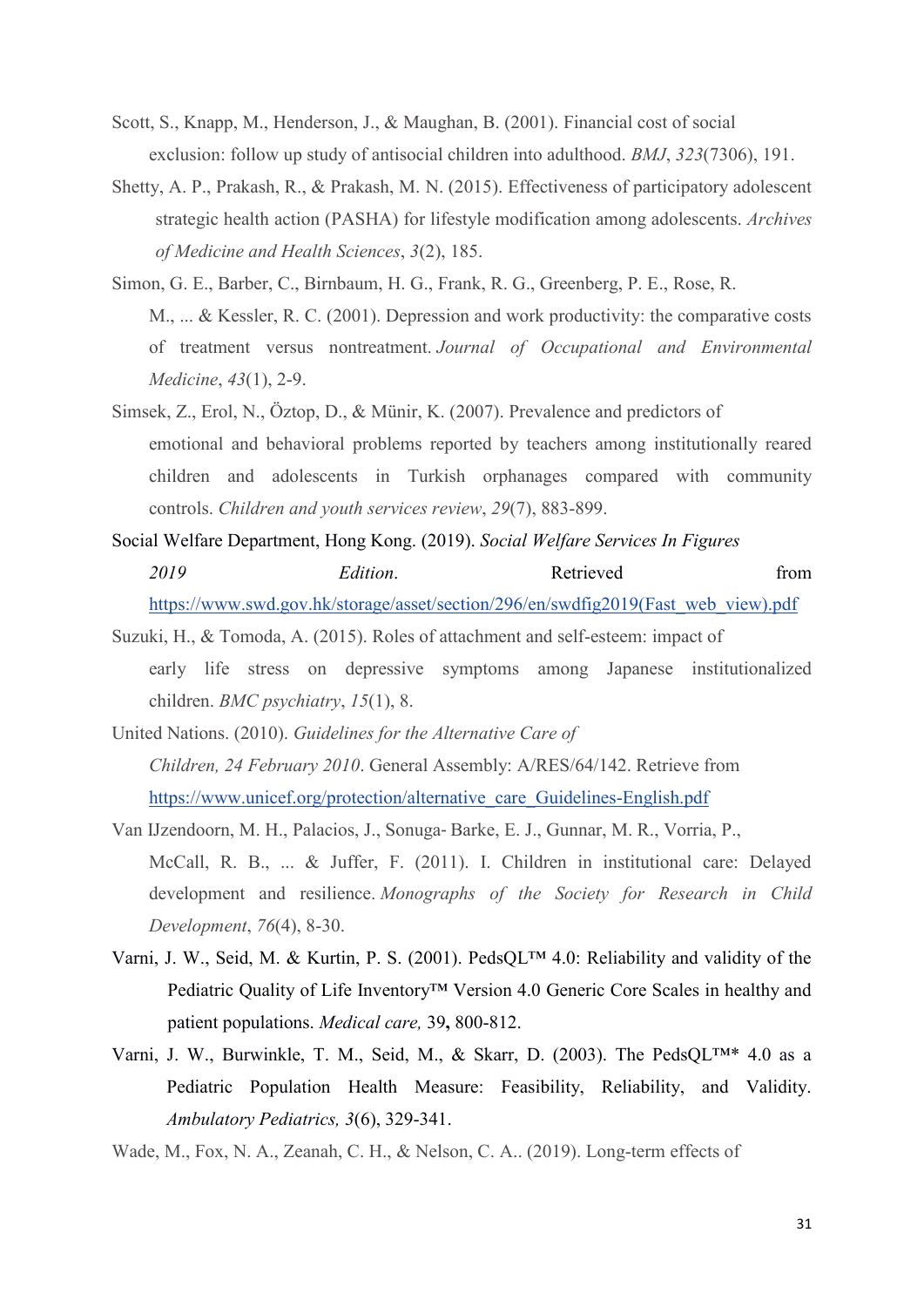institutional rearing, foster care, and brain activity on memory and executive functioning. *Proceedings of the National Academy of Sciences*. Proceedings of the National Academy of Sciences. http://doi.org/10.1073/pnas.1809145116

- World Health Organization. (2017). *Global accelerated action for the health of adolescents (AA-HA!): guidance to support country implementation*. Retrieved from https://www.who.int/publications/i/item/global-accelerated-action-for-the-health-ofadolescents-(-aa-ha!)-guidance-to-support-country-implementation
- Zeanah, C. H., Egger, H. L., Smyke, A. T., Nelson, C. A., Fox, N. A., Marshall, P. J., & Guthrie, D. (2009). Institutional rearing and psychiatric disorders in Romanian preschool children. *American Journal of Psychiatry*, *166*(7), 777-785.
- Zlateva, A., & Zdravkova, N. (2013). Mental Characteristics Study Of Children Deprived Of Parental Care Through Standard Drawing Methodologies Application. *Trakia Journal of Sciences*, *11*(3), 303.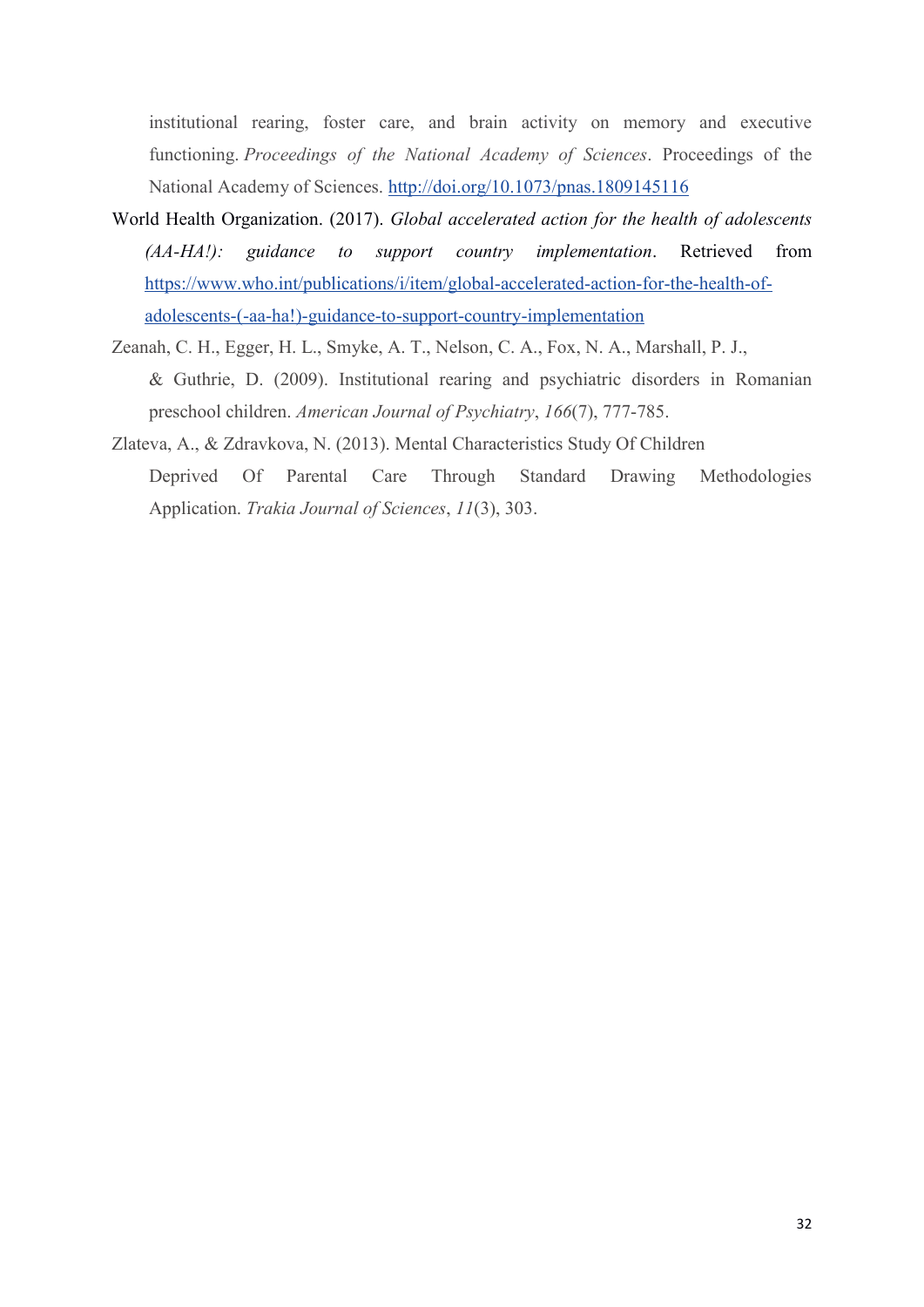#### **ACKNOWLEDGEMENT**

Special thanks to the participating residential children and youth homes, home participants, house parents, youth supervisors, caseworkers, wardens, and members of the Right Care, Right Time (2Rs) Project. Data collected from participants forms an integral part of this research. Their contributions provide insights into evaluating effectiveness of the wholistic care model for residential children and adolescents.

#### 鳴謝

特別感謝參與研究項目的三所兒童及青少年院護機構、宿生、家舍家長、 青年導師、個案社工、舍監和 "Right Care, Right Time (2Rs)" 計劃的成員。從受訪者所收集的數據建立了這研究項目的重要部分,他們 的貢獻為評估兒童及青少年院舍全人照護模式的成效加深了見解。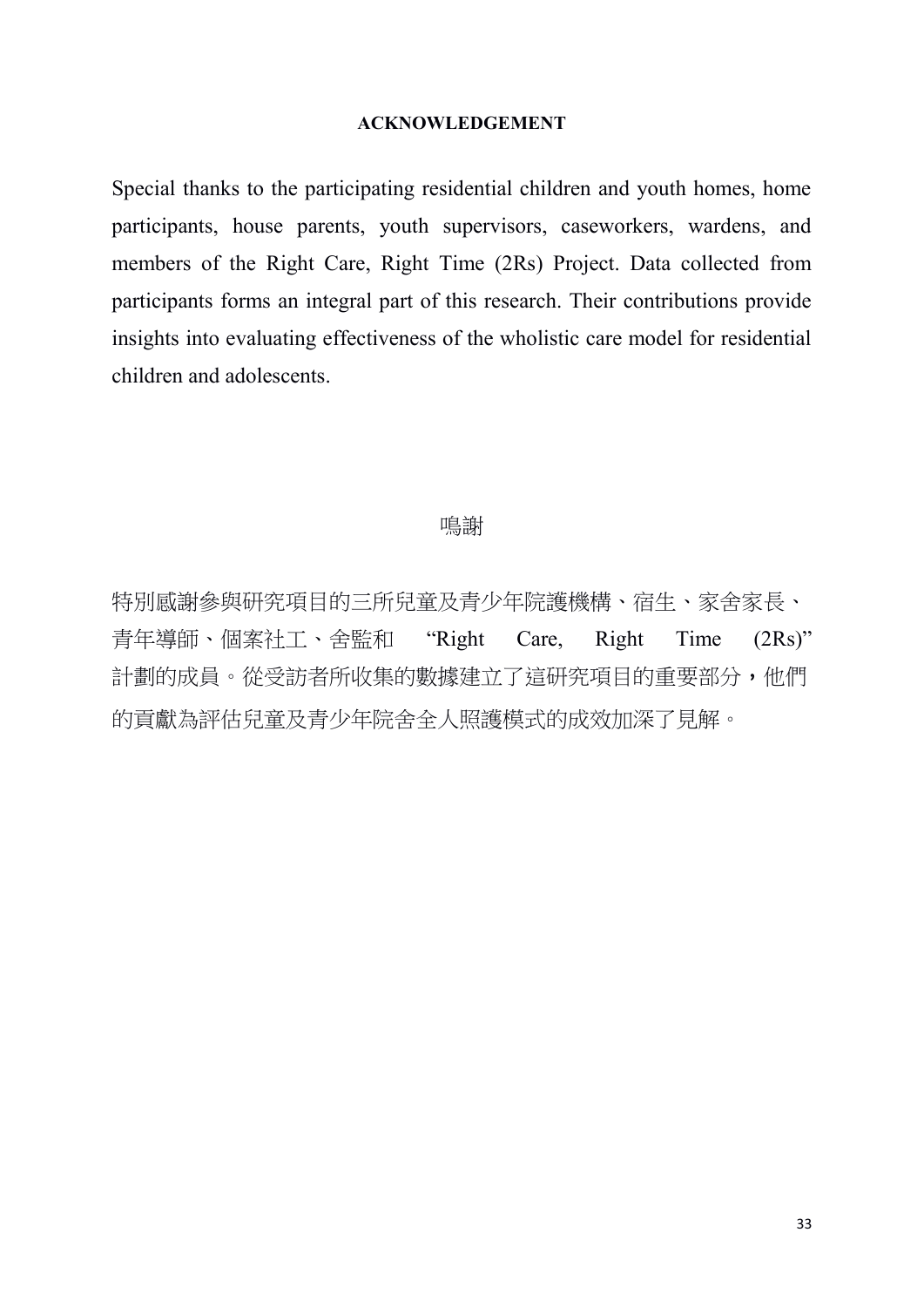Conducted by: School of Nursing and Health Studies, The Open University of Hong Kong Commissioned by: Precious Blood Children's Village Evangel Children's Home Sisters of the Good Shepherd for the Right Care, Right Time (2Rs) Project\*

November 2020 Not for sale

Designed & published by: Differway Company Limited Copyright © by The Open University of Hong Kong, Precious Blood Children's Village, Evangel Children's Home and Sisters of the Good Shepherd

\*Project 2Rs (phase 2) is sponsored by: Chan Dang Social Services Foundation (major sponsor) & Ng Teng Fong Charitable Foundation (sponsor)